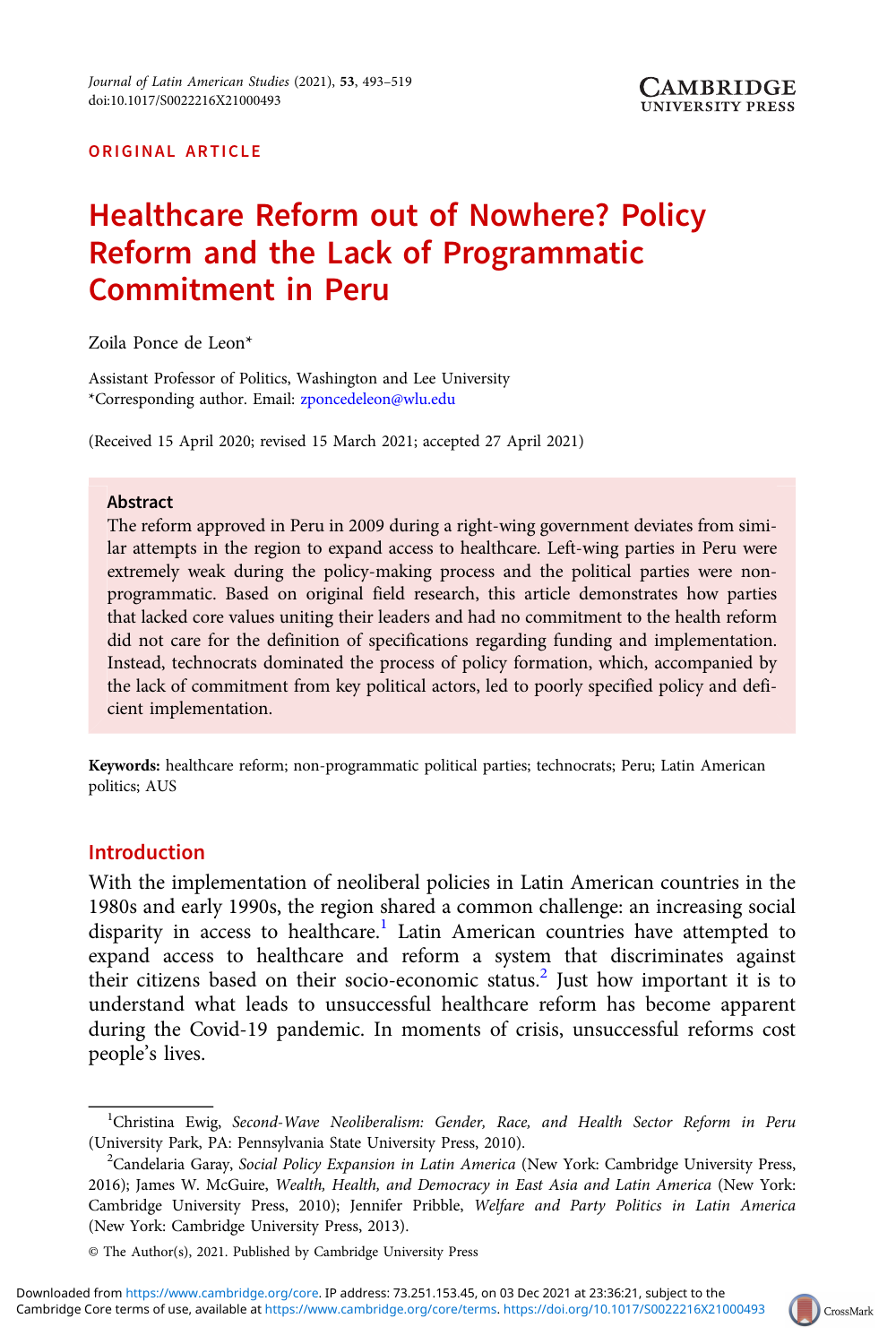Peru was one of the few countries in the region where the government had an early response to the pandemic.<sup>3</sup> Despite early efforts to avoid the spread of the virus, the Peruvian government was unable to control it and has struggled to respond to the healthcare needs of its population. The fast increase in cases has led to the collapse of an already strained public healthcare system. With over 5,600 deaths per million people, Peru became the country with the highest mortality rate due to Covid-19 in the world as of June 2021.<sup>4</sup> The Peruvian reform failed to provide widespread effective access to healthcare.

An important body of literature has focused on the role of left-wing political parties in the development of healthcare reforms,<sup>5</sup> neglecting a focus on countries where right-wing parties have presided over reforms seeking to expand access to healthcare, as was the case in Peru.<sup>6</sup> The context of the reform approved in Peru in 2009 during Alan García's Alianza Popular Revolucionaria Americana (American Popular Revolutionary Alliance, APRA) second term − Aseguramiento Universal en Salud (Universal Health Insurance, AUS) – deviates from similar attempts to expand access to healthcare. Left-wing parties in Peru were extremely weak during the AUS policy-making process. This unexpected reform can help us understand the emergence of social policy reform under the weakness of the Left, as well as the quality of such reform. This article analyses how and why right-wing parties promote the expansion of healthcare access.

In contrast to other reforms in countries such as Chile, Mexico or Uruguay, the Peruvian reform was developed under a party system that lacked institutionalisation and with parties that were far from programmatic.<sup>7</sup> Programmatic parties have core

<sup>6</sup>Important exceptions, which analyse efforts to expand social benefits led by right-wing parties, are Christina Ewig, 'Reform and Electoral Competition: Convergence Toward Equity in Latin American Health Sectors', Comparative Political Studies, 49: 2 (2016), pp. 184−218; Garay, Social Policy Expansion; Tasha Fairfield and Candelaria Garay, 'Redistribution under the Right in Latin America: Electoral Competition and Organized Actors in Policymaking', Comparative Political Studies, 50: 14 (2017), pp. 1871–906. See also David Altman and Rossana Castiglioni, 'Determinants of Equitable Social Policy in Latin America (1990–2013)', Journal of Social Policy, 49: 4 (2020), pp. 763–84; Sara Niedzwiecki and Jennifer Pribble, 'Social Policies and Center-Right Governments in Argentina and Chile', Latin American Politics and Society, 59: 3 (2017), pp. 72-97.

<sup>7</sup> Maxwell A. Cameron, 'The Left Turn that Wasn't', in Levitsky and Roberts (eds.), The Resurgence of the Latin American Left, pp. 375–98; Herbert Kitschelt, Kirk A. Hawkins, Juan Pablo Luna, Guillermo Rosas and Elizabeth J. Zechmeister, Latin American Party Systems (New York: Cambridge University Press, 2010); Steven Levitsky, 'Peru: The Institutionalization of Politics without Parties', in Scott Mainwaring (ed.), Party Systems in Latin America: Institutionalization, Decay, and Collapse (New York: Cambridge University Press, 2018), pp. 326–56; Steven Levitsky and Maxwell A. Cameron, 'Democracy without Parties? Political Parties and Regime Change in Fujimori's Peru', Latin American Politics and Society, 45: 3 (2003), pp. 1–33; Martín Tanaka, 'Perú, 1980–2000: Chronicle of a Death Foretold? Determinism, Political Decisions, and Open

<sup>&</sup>lt;sup>3</sup>Dan Collins, 'Peru's Coronavirus Response was "Right on Time" - So Why Isn't It Working?', The Guardian, 20 May 2020, available at [www.theguardian.com/global-development/2020/may/20/peru](https://www.theguardian.com/global-development/2020/may/20/peru-coronavirus-lockdown-new-cases)[coronavirus-lockdown-new-cases,](https://www.theguardian.com/global-development/2020/may/20/peru-coronavirus-lockdown-new-cases) last access 21 May 2021. <sup>4</sup>

<sup>&</sup>lt;sup>4</sup>Covid-19 statistics are available at [www.worldometers.info/coronavirus/](https://www.worldometers.info/coronavirus/), last access 4 June 2021.

<sup>&</sup>lt;sup>5</sup>Evelyne Huber and John Stephens, 'Successful Social Policy Regimes? Political Economy, Politics, and the Structure of Social Policy in Argentina, Chile, Uruguay, and Costa Rica', in Scott Mainwaring and Timothy R. Scully (eds.), Democratic Governance in Latin America (Stanford, CA: Stanford University Press, 2009), pp. 155–209; Jennifer Pribble and Evelyne Huber, 'Social Policy and Redistribution: Chile and Uruguay', in Steven Levitsky and Kenneth M. Roberts (eds.), The Resurgence of the Latin American Left (Baltimore, MD: Johns Hopkins University Press, 2011), pp. 117-38.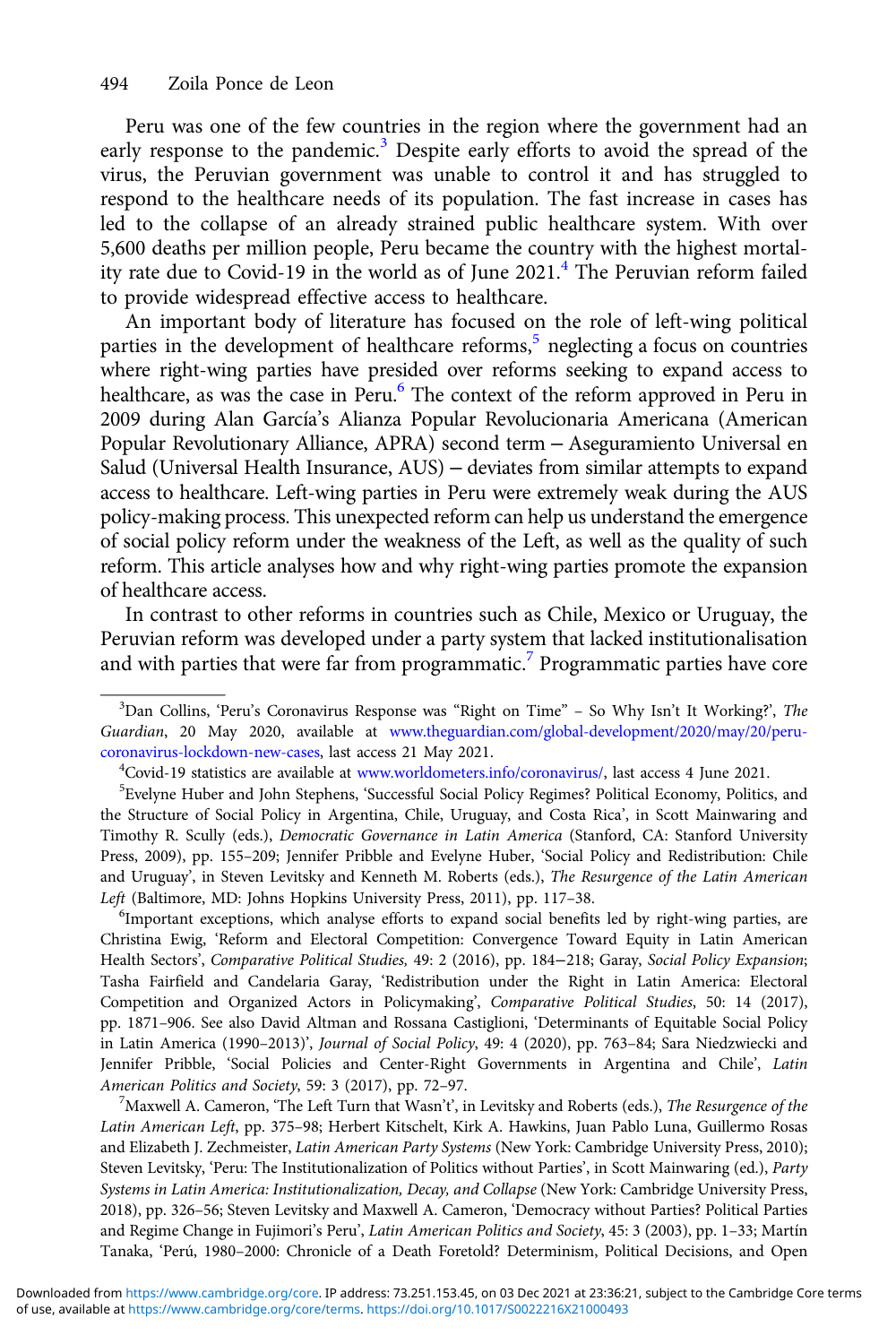values that unite their leaders and drive the party programme.<sup>8</sup> Whereas certain policy issues are directly related to the core values of a party, others are not. When parties lack core values, there is no connection between the parties and the policy issue, which determines parties' lack of programmatic commitment to a policy. I argue that this absence of programmatic commitment impacts policymaking, including the quality of the legislation and its implementation.<sup>9</sup>

Two crucial indicators of a reform's success are sustainable funding and infrastructure development. They need to be part of healthcare reform legislation and political parties play crucial roles as policy-makers determining the quality of legislation and implementation. Using over 60 in-depth interviews gathered through original field research, I show how, when parties lack core values, there is no commitment to the policy, or to the definition of its specifications or its implementation. Although legislation still passed, parties were disengaged from the definition of the reform's specifications, which allowed technocrats without partisan ties to dominate the policy-making process in Peru. Technocrats lacking incentives to provide clear policy specifications regarding funding and infrastructure crafted a reform poorly designed for effective implementation.

The findings of this article contribute to the literature on social policy reforms by pointing out how parties' lack of programmatic commitment can have an effect on the policy-making process and final policy. Other studies have shown how nonprogrammatic parties negatively impact democracy and representation.<sup>10</sup> I show how non-programmatic parties affect policy-making. We know little about social policy reforms in countries like Peru, the so-called 'democracies without parties', where parties are non-programmatic, weak and volatile.<sup>11</sup> The Peruvian case helps us understand how weak parties, without core values, lead to low-quality policy that lacks political commitment to sustain it. Party systems in the region and across the world are experiencing increasing fragility. We must shed light on how policies are made in this context and what the consequences are.

The study of healthcare reforms in the context of non-programmatic parties can allow us to better understand the role of technocrats. Technocrats' degree of autonomy in the health sector in Peru has changed over time.<sup>12</sup> While technocrats

Outcomes', in Frances Hagopian and Scott P. Mainwaring (eds.), The Third Wave of Democratization in Latin America: Advances and Setbacks (New York: Cambridge University Press, 2003), pp. 261-88.

<sup>&</sup>lt;sup>8</sup>Herbert Kitschelt, 'Linkages between Citizens and Politicians in Democratic Polities', Comparative Political Studies, 33: 6/7 (2000), pp. 845–79; Kitschelt et al., Latin American Party Systems; Kenneth M. Roberts, 'Party−Society Linkages and the Transformation of Representation in Latin America', Canadian Journal of Latin American and Caribbean Studies, 27: 53 (2002), pp. 9-34.

<sup>&</sup>lt;sup>9</sup>I subject this theory to a further test elsewhere through a comparative study of a case where programmatic commitment is absent (AUS in Peru), a case where it is present (AUGE in Chile) and a mixed case (Seguro Popular in Mexico). See Zoila Ponce de Leon, 'Political Parties and Policy Reform: Expansion of Healthcare in Latin America', PhD diss., University of North Carolina at Chapel Hill, 2018.<br><sup>10</sup>Levitsky and Cameron, 'Democracy without Parties?'; Mainwaring (ed.), *Party Systems in Latin* 

America; Scott Mainwaring and Timothy R. Scully, Building Democratic Institutions: Party Systems in Latin America (Stanford, CA: Stanford University Press, 1995).<br><sup>11</sup>Levitsky and Cameron, 'Democracy without Parties?'; Levitsky, 'Peru: The Institutionalization of

Politics without Parties'.<br><sup>12</sup>Eduardo Dargent, *Technocracy and Democracy in Latin America* (Cambridge, UK: Cambridge

University Press, 2015).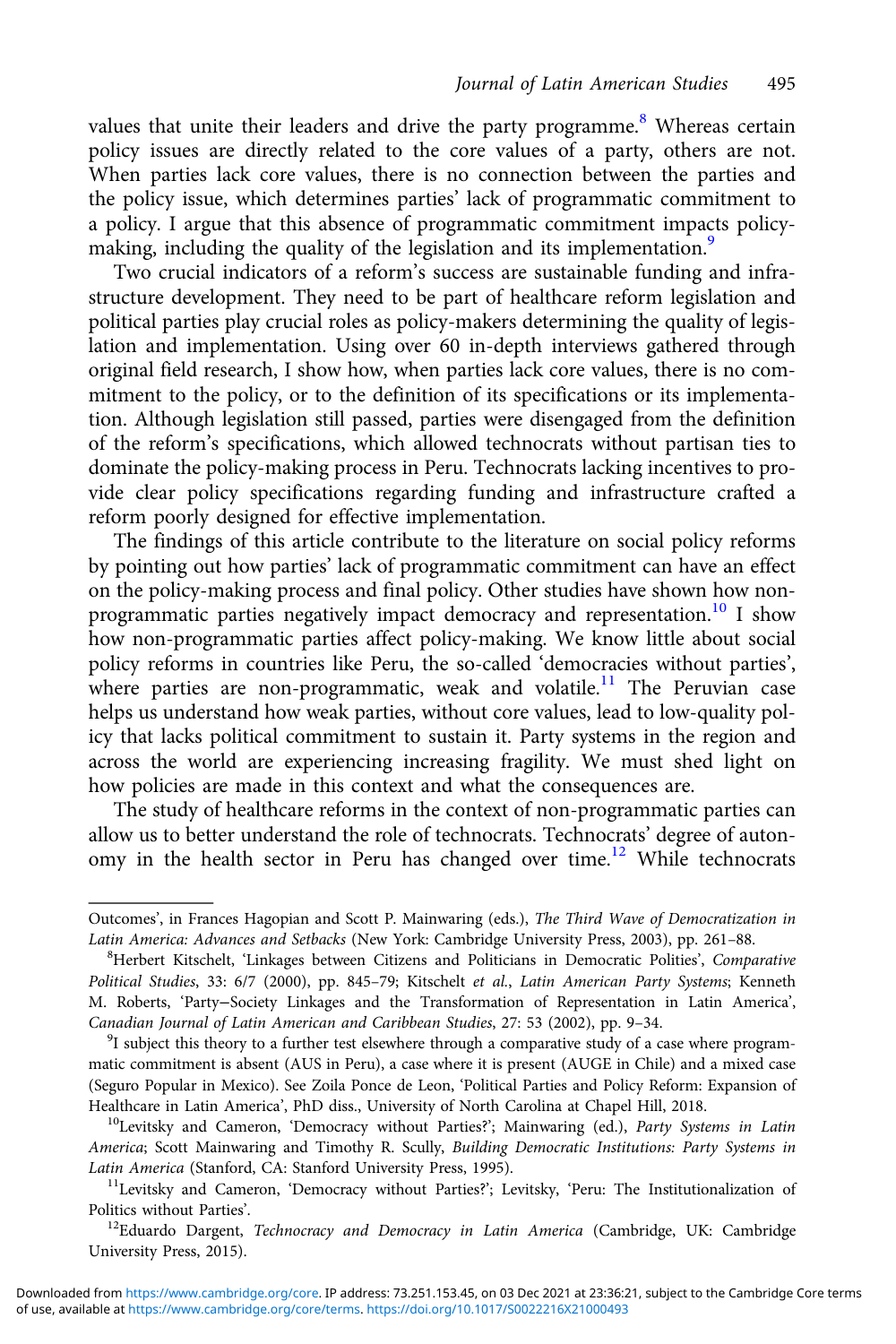enjoyed a great degree of autonomy during the 1990s, it decreased in the early 2000s when international financial institutions (IFIs) 'gradually lost interest in health policy reform'.<sup>13</sup> However, during the AUS policy-making process, technocrats from the United States Agency for International Development (USAID) enjoyed a great degree of autonomy. This autonomy allowed them to dominate the policy-making process, which, in the context of a lack of commitment from the main parties, led to the introduction of a poorly specified reform.

## Healthcare in Latin America

A key feature that defines healthcare in Latin America is inequality: between those who use the public health sector's services and those who can afford private services, and also between citizens with formal jobs who have access to a healthcare scheme through salary contributions and those within the informal economy (over 50 per cent of the Latin American population) who are usually unprotected.<sup>14</sup> Over the last decades, Latin America has witnessed major attempts to tackle these disparities. Reforms seeking expansion of healthcare access have taken place in different countries such as Argentina, Chile, Colombia, Ecuador, Mexico, Venezuela, Peru and Uruguay.

Many of these policies, labelled as 'universal', have become popular among both international organisations, such as the World Health Organization (WHO) and the United Nations (UN), and national governments.<sup>15</sup> As Juliana Martínez Franzoni and Diego Sánchez-Ancochea point out, these governments call their policies 'universal' because they 'seek to reach everyone, even if they entail unequal benefits'.<sup>16</sup> These reforms have been different: some more expansive than others, with more or less planning behind them, some more sustainable than others.

In order to explain the differences between reforms seeking to expand access to social benefits, an important body of literature has focused on the role of left-wing political parties, arguing that effective expansion is the responsibility of strong leftist parties.<sup>17</sup> Scholars find parties' ideology to be pertinent to the allocation of attention and public spending towards certain issues, and hence expect the Left to be more inclined to pay attention to and spend on the development of the welfare state.<sup>18</sup> This literature has neglected a focus on right-wing parties as responsible for policy expansion. Based on this body of research, we should expect the

American Journal of Political Science, 40: 2 (1996), pp. 514–20; Francis Geoffrey Castles, The Impact of Parties: Politics and Policies in Democratic Capitalist States (Beverly Hills, CA: Sage, 1982); Evelyne

<sup>&</sup>lt;sup>13</sup>Ibid., p. 135.<br><sup>14</sup>53.1 per cent in Latin America and the Caribbean in 2016. See International Labour Organization<br>(ILO), *Women and Men in the Informal Economy: A Statistical Picture*, third edition (Geneva: ILO, 201

<sup>&</sup>lt;sup>15</sup>Juliana Martínez Franzoni and Diego Sánchez-Ancochea, The Quest for Universal Social Policy in the

South: Actors, Ideas and Architectures (Cambridge: Cambridge University Press, 2016).<br><sup>16</sup>Ibid., p. 6. <sup>17</sup>Gøsta Esping-Andersen, *The Three Worlds of Welfare Capitalism* (Princeton, NJ: Princeton University Press, 1990); Evelyne Huber and John Stephens, Development and Crisis of the Welfare State: Parties and Policies in Global Markets (Chicago, IL: University of Chicago Press, 2010); María Victoria Murillo, 'Partisanship amidst Convergence: The Politics of Labor Reform in Latin America', Comparative Politics, 37: 4 (2005), pp. 441–58; Pribble and Huber, 'Social Policy and Redistribution'. 18[André Blais,](https://www.semanticscholar.org/author/Andr%C3%A9-Blais/2956439) [Donald E. Blake](https://www.semanticscholar.org/author/Donald-E.-Blake/94175000) and [Stéphane Dion,](https://www.semanticscholar.org/author/St%C3%A9phane-Dion/49110069) 'Do Parties Make a Difference? A Reappraisal',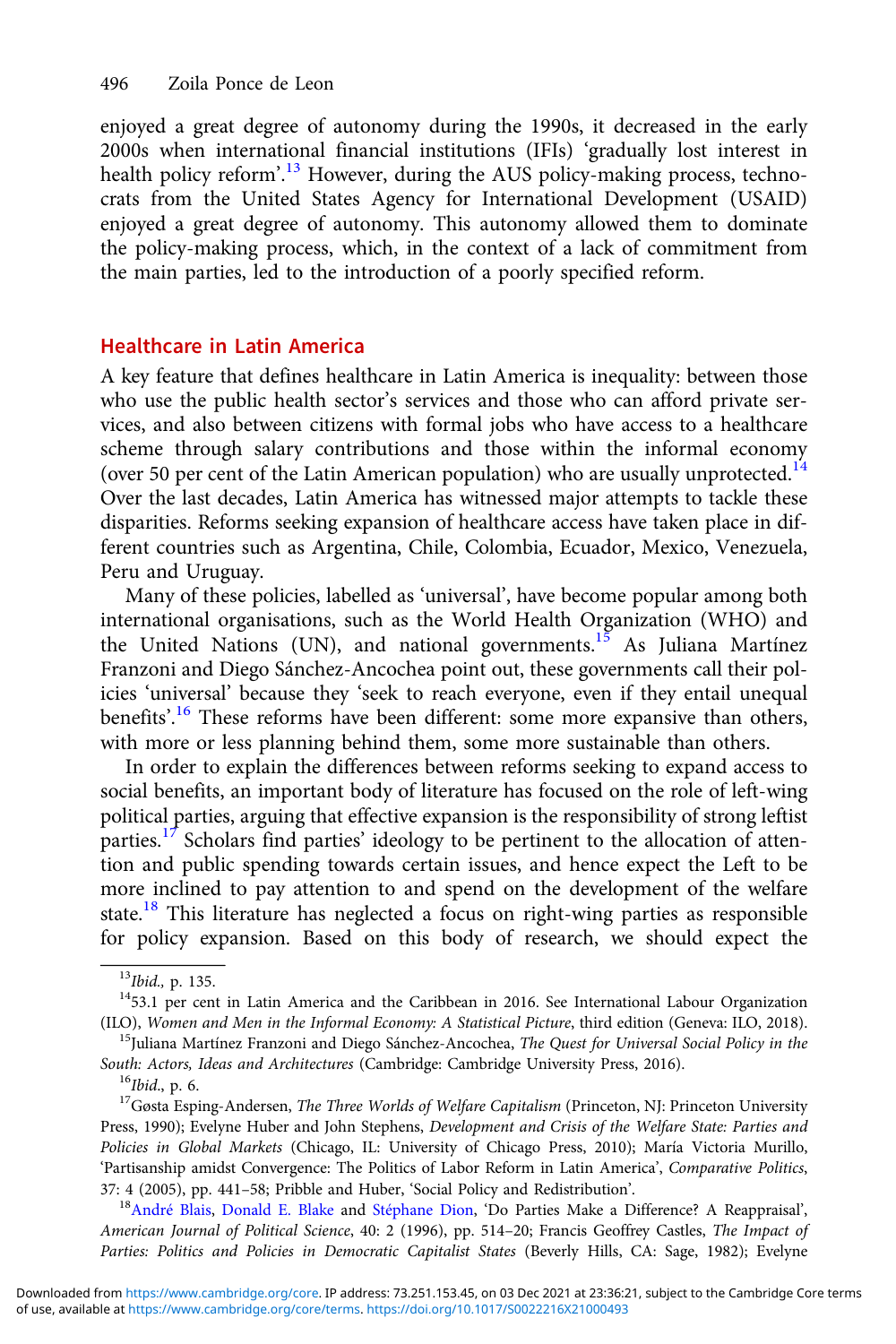development of health reform in countries such as Uruguay and Chile, but be surprised by the same phenomenon in countries like Peru.

In Latin America, we have seen the disappearance of many programmatic political parties and the development of weak, non-programmatic ones.<sup>19</sup> By the 2000s, Chile and Uruguay were the only remaining countries that had strongly programmatic political parties, whereas parties in Bolivia, Colombia and Peru qualified as weakly programmatic.<sup>20</sup> Surprisingly, with the exception of Jennifer Pribble, $^{21}$  this phenomenon has been overlooked in terms of policymaking. A significant group of quantitative studies has pointed out the importance of party-system institutionalisation in different regions of the world, $^{22}$  as well as programmatic parties in Latin America, for the quality of policy. $23$ These studies do not differentiate between policy areas; neither do they address how non-programmatic parties affect policy-making. How are reforms adopted in the context of non-programmatic parties? What are the consequences of reform adopted by non-programmatic parties? These are questions that remain unanswered.

Another factor that scholars find to be a determinant of social policy reform is economic development, as wealthier countries have more funds available for social expenditure.<sup>24</sup> However, countries with the same level of economic development choose different types of social policies, in both high-income and low-income countries.<sup>25</sup> In Latin America, episodes of social policy expansion have occurred in times of both economic growth and economic crisis, $26$  and improvement of key indicators such as infant mortality can occur independent of economic circumstances.<sup>27</sup>

Literature on democratisation asserts that democracy is beneficial to the expansion of social protection.<sup>28</sup> By opening a channel to demands from different groups, especially those being excluded from the provision of benefits, democracies respond

Low-income: Huber and Stephens, Development and Crisis of the Welfare State; Fernando Filgueira, 'Latin American Social States: Critical Junctures and Critical Choices', in Yusuf Bangura (ed.), Democracy and Social Policy (London: Palgrave Macmillan, 2007).<br><sup>26</sup>Garay, Social Policy Expansion.<br><sup>27</sup>McGuire, Wealth, Health, and Democracy.<br><sup>28</sup>Adam Przeworski, Democracy and Development: Political Institutions and Wel

Huber and John Stephens, Democracy and the Left: Social Policy and Inequality in Latin America (Chicago, IL: University of Chicago Press, 2012).

<sup>&</sup>lt;sup>19</sup>Kitschelt *et al., Latin American Party Systems*; Mainwaring (ed.), *Party Systems in Latin America.* <sup>20</sup>*Ibid.* 2<sup>1</sup>Pribble, *Welfare and Party Politics.* 

<sup>&</sup>lt;sup>22</sup>Carlos Scartascini, Ernesto Stein and Mariano Tommasi, 'Political Institutions, Intertemporal Cooperation, and the Quality of Public Policies', *Journal of Applied Economics*, 16: 1 (2013), pp. 1-32.

 $^{23}$ Ernesto Stein and Mariano Tommasi, 'The Institutional Determinants of State Capabilities in Latin America', in François Bourguignon and Boris Pleskovic (eds.), Annual World Bank Conference on Development Economics Regional 2007: Beyond Transition (Washington, DC: World Bank 2007),

<sup>&</sup>lt;sup>24</sup> Alex Segura-Ubiergo, The Political Economy of the Welfare State in Latin America (Cambridge: Cambridge University Press, 2007).<br><sup>25</sup>High-income: Esping-Andersen, *The Three Worlds*; Huber and Stephens, *Democracy and the Left*.

<sup>1950</sup>–1990 (Cambridge: Cambridge University Press, 2000); Amartya Sen, Development as Freedom (New York: Random House, 1999).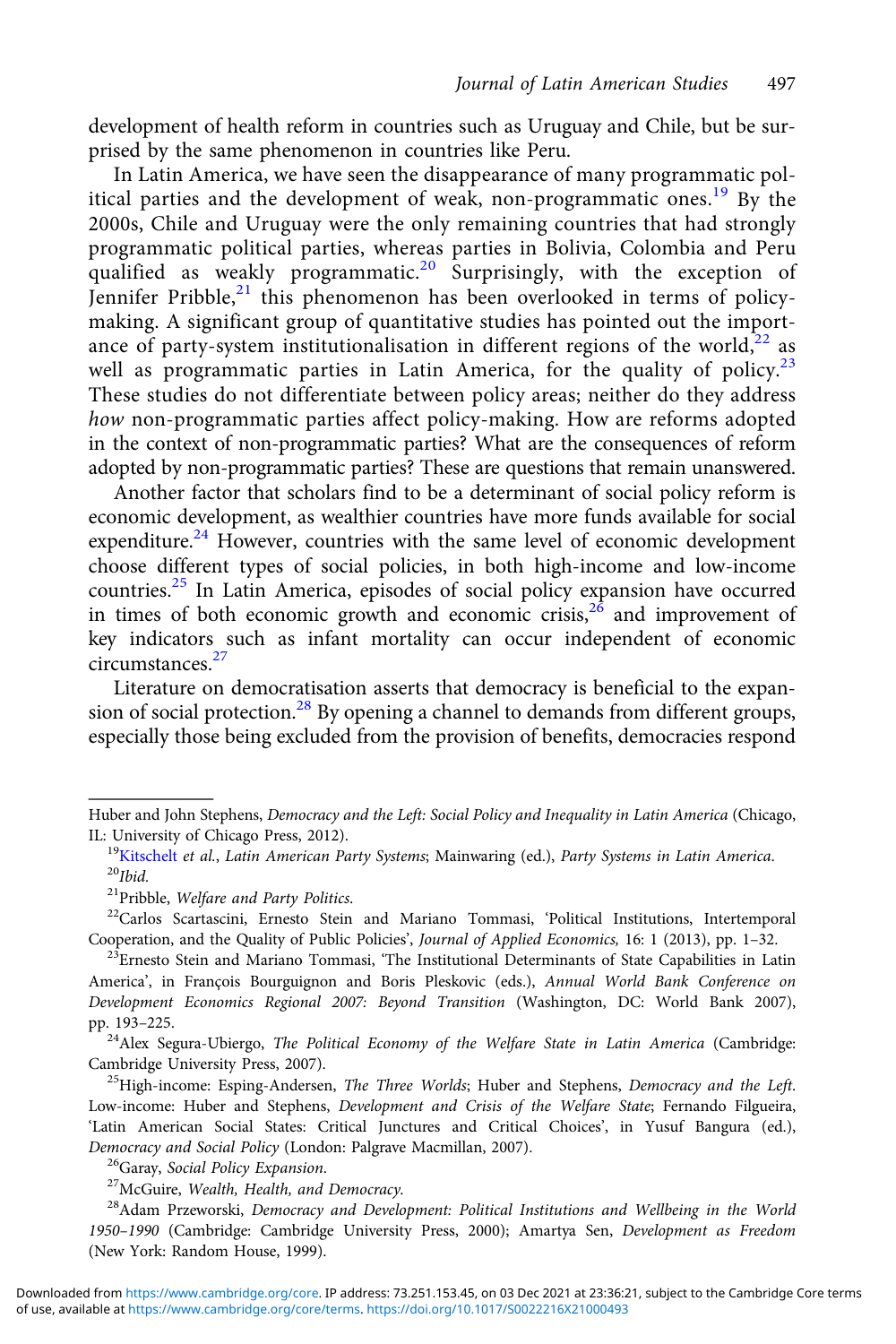to the needs of their citizens through pressure.<sup>29</sup> Along these lines, Candelaria Garay finds that the presence of electoral competition and social mobilisation can explain the expansion of social policy in the region. As Garay points out, in Peru neither electoral competition nor social mobilisation was present.<sup>30</sup> How can we then explain the development of reform attempting to expand access to healthcare? What explains the reform reaching the agenda?

An important body of literature has focused on the diffusion of policy models to explain the emergence and type of reform, finding that policy reforms can travel from one country to another.<sup>31</sup> Although, by the late 1990s, IFIs started to lose interest in healthcare policy, $32$  the World Bank as well as the WHO and the Pan American Health Organization (PAHO) were advocating for an expansion of healthcare to excluded segments of the population, thus raising governments' awareness of the need for change. However, as Kurt Weyland asserts, given that a singular model of healthcare reform is extremely rare, diffusion in this area does not arise in the form of policy-makers borrowing models.<sup>33</sup> International networks' success at influencing policy can be greatly enhanced by the involvement of national bureaucracies, as Christina Ewig's analysis of the development of health policy in Peru shows.<sup>34</sup> National bureaucrats' participation in what the author calls 'epistemic communities' guarantees bureaucratic commitment to the new models. However, these external models can still lack political commitment, which can be a determinant for the implementation of reform and ultimately for its success.

## **Theory**

Political parties play key roles in forming democratic governments, organising the work of the legislature and articulating and aggregating citizens' interests and preferences.<sup>35</sup> Parties also play the role of policy-makers, and different party features can impact the policy-making process at its different stages: (i) agenda-setting, (ii) debate and (iii) implementation. Some studies have pointed out the importance of party-system institutionalisation,36 as well as programmatic parties in Latin America for the quality of public policy.<sup>37</sup> Using large N quantitative analysis,

<sup>&</sup>lt;sup>29</sup>Stephan Haggard and Robert R. Kaufman, Development, Democracy, and Welfare States: Latin America, East Asia, and Eastern Europe (Princeton, NJ: Princeton University Press, 2008); Filgueira, 'Latin American Social States'; McGuire, Wealth, Health, and Democracy.<br><sup>30</sup>Garay, Social Policy Expansion.<br><sup>31</sup>Natasha Borges Sugiyama, *Diffusion of Good Government: Social Sector Reforms in Brazil* (Notre

Dame, IN: University of Notre Dame Press, 2013); Kurt Weyland, Bounded Rationality and Policy Diffusion: Social Sector Reform in Latin America (Princeton, NJ: Princeton University Press, 2006).<br><sup>32</sup>Dargent, *Technocracy and Democracy*; Ewig, *Second-Wave Neoliberalism*.<br><sup>33</sup>Weyland, *Bounded Rationality*.<br><sup>34</sup>Ewig,

<sup>(</sup>Chicago, IL: University of Chicago Press, 1995); Mainwaring (ed.), Party Systems in Latin America; Mainwaring and Scully, Building Democratic Institutions; Giovanni Sartori, Parties and Party Systems: A Framework for Analysis (New York: Cambridge University Press, 1976).<br><sup>36</sup>Scartascini et al., 'Political Institutions'.<br><sup>37</sup>Stein and Tommasi, 'The Institutional Determinants'.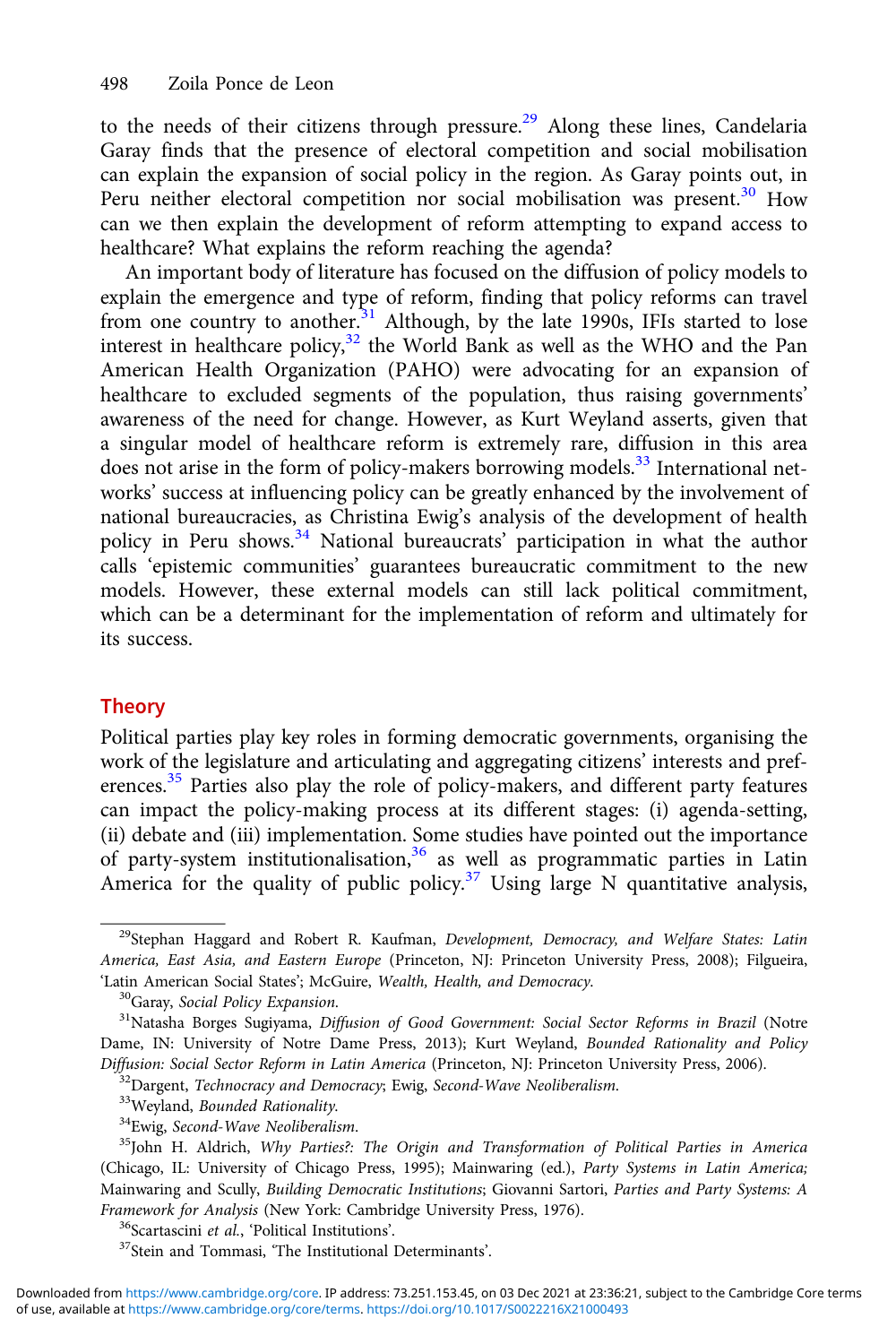these studies do not look at the process that can explain how non-programmatic parties affect policy-making.

Unlike programmatic parties, non-programmatic parties fail to hold a coherent set of policy programmes.<sup>38</sup> A vision of how society should be organised, an analysis of what the most pressing problems in a society are, as well as a plan to solve them, are absent for non-programmatic parties. We can distinguish two components in programmatic parties: (i) programmatic unity of its core members and (ii) programmatic appeals to voters. When studying parties as policy-making actors, it is the first component that deserves further evaluation.

Non-programmatic parties do not have core values uniting their leaders. The leaders do not share values that they care about the most and therefore do not unite parties organically. A party can hold an ideological stance on key issues such as a state-run vs. market-led economy, but what determines a party's programmatic commitment is whether a specific policy relates to its core values. If a party lacks core values uniting its members, the party will lack a programmatic commitment to the policy: to the definition of its specifications and to its implementation.

When it comes to healthcare policy, the way political parties approach a specific healthcare issue will depend on how the policy proposal touches upon their core values. How do we explain healthcare reform in the context of parties without core values, which have no commitment to the policy? Actors outside the government, such as think tanks, international organisations or individual technocrats from these groups, will play a key role in this context. Reforms will follow a technocratic path, in which parties disengaged from the definition of policy specifications allow outside actors to dominate the policy-making process.

The policy-making process can be laid out in different stages: (i) agenda-setting, (ii) debate and (iii) implementation. During the agenda-setting stage, recognition of a problem occurs as a 'policy window' opens for those issues that have succeeded in gaining politicians' attention.<sup>39</sup> Then, the participants inside and outside the government debate the different policy proposals. Finally, after a policy choice is made, implementation follows.

The parties' programmatic commitment to a policy affects the process of policy-making at its different stages. During agenda-setting, it determines whether political parties or actors outside the government place a policy issue on the agenda and lead this process. If parties lack core values uniting their members, a policy issue lacks connection to the parties. In this context, actors outside the government (i.e. think tanks, international organisations, organised interests or individual technocrats from these groups) place the issue on the political agenda. Parties may still preside over or oppose a reform proposal based on factors such as the potential access to new resources at the local level or the command of the party leader. Moreover, popular pressure from social mobilisation

<sup>&</sup>lt;sup>38</sup>Kitschelt *et al., Latin American Party Systems*; Roberts, 'Party–Society Linkages'.<br><sup>39</sup>Bryan D. Jones and Frank R. Baumgartner, *The Politics of Attention: How Government Prioritizes* Problems (Chicago, IL: University of Chicago Press, 2005); John W. Kingdon, Agendas, Alternatives, and Public Policies (New York: Longman, 2003).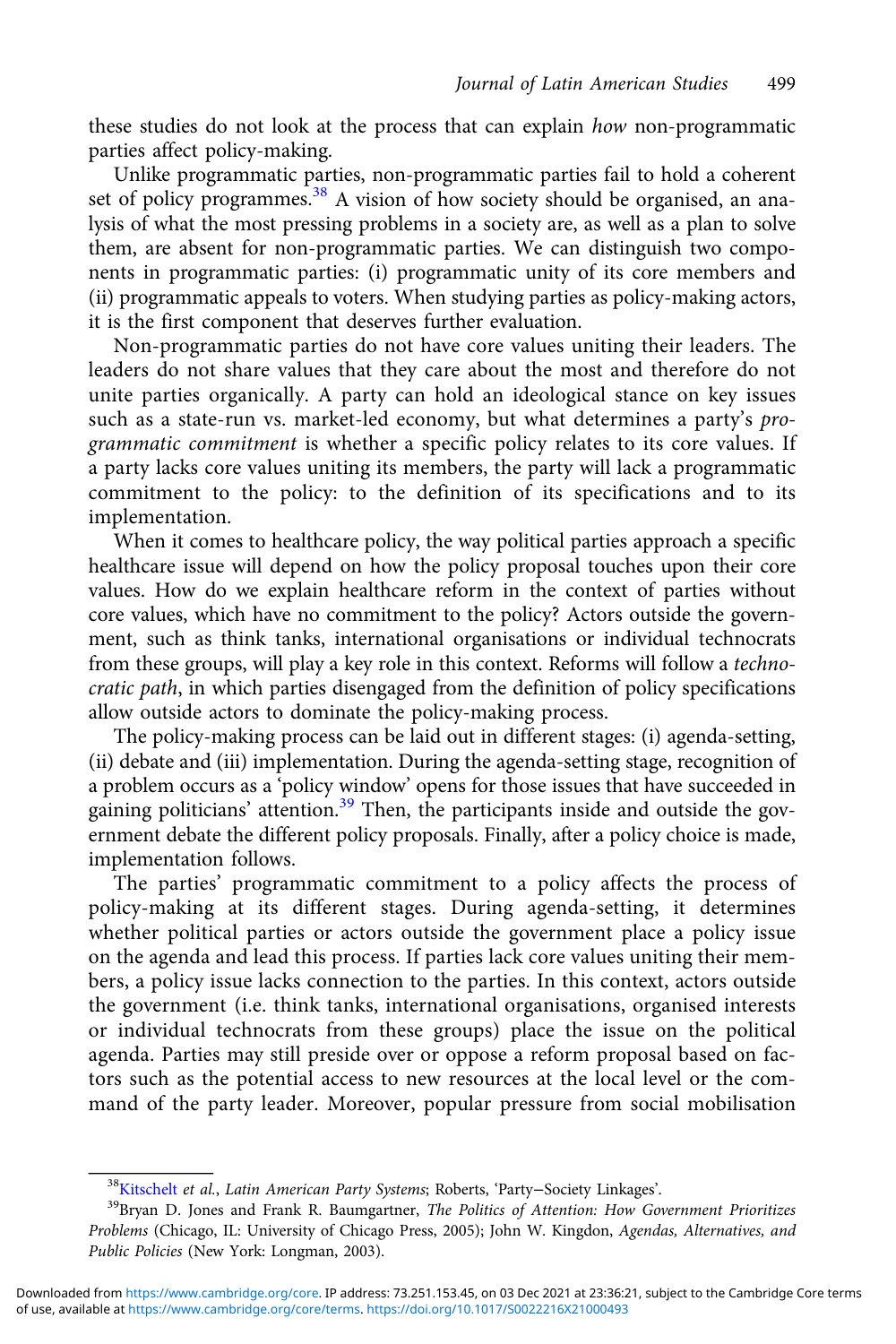can be an important factor influencing parties to place the issue of reform on the agenda.<sup>40</sup>

During the process of debate, parties' lack of programmatic commitment determines their poor participation in shaping the specifications of the reform proposal. If the policy issue is not related to parties' core values, they do not attempt to shape key specifications such as those regarding implementation and funding. Instead, they leave the process in the hands of individual technocrats. Technocrats without partisan ties are allowed a lot of freedom to introduce poorly specified bills, which politicians do not care to shape, thus generating poor-quality legislation.

Although these bills may be technically effective, they are politically impractical. Technocrats isolated from the political process tend to design policies without considering the politics of implementation. For instance, they may overlook the future need for political support for the financing of the reform and, therefore, neglect to include firmly anchored financing mechanisms in the legislation.

Technocratic actors may also play an active role in the context of programmatic parties, but they are likely to have partisan ties. Martínez Franzoni and Sánchez-Ancochea show that in the case of Costa Rica the presence of experts connected to a programmatic political party in government was highly relevant for the development of successful reform.<sup>41</sup> In contrast, in the context of nonprogrammatic parties, technocrats lack partisan ties and hence long-term incentives to specify policy proposals given the short-term nature of their influence. The participation of technocrats does not always lead to poorly specified bills, but in the context of parties that lack a programmatic commitment to the policy, there is a widespread lack of commitment. Isolated technocrats lack the political skills and political networks to design legislation that will be successfully implemented and to generate sufficient political support for the reforms to become sustainable.

During implementation, the specifications of the bill shaped during the process of debate will determine the feasibility of the reform as well as the sustainability of the project in the long term. Political actors' lack of programmatic participation in the definition of the bill during the debate stage hinders these same actors' commitment to the implementation of the reform. In such a context, relevant actors in charge of the implementation can end up hindering the reform process. The main repercussion of the lack of programmatic discussion and lack of political commitment to the reform is a poorly executed implementation. When the different political parties do not participate in the process of debate, neglecting to define policy specifications, there is no political commitment to the reform and its implementation.

## Research Design

The dependent variable I seek to explain is the quality of reform enacted and implemented. I identify two types of policy specifications that policy-makers define during the process of debate in Congress, which are crucial for the effective implementation

<sup>&</sup>lt;sup>40</sup>Fairfield and Garay, 'Redistribution under the Right'; Garay, Social Policy Expansion; Christopher L. Gibson, Movement-Driven Development: The Politics of Health and Democracy in Brazil (Stanford,

CA: Stanford University Press, 2019).<br><sup>41</sup>Martínez Franzoni and Sánchez-Ancochea, *The Quest for Universal Social Policy*.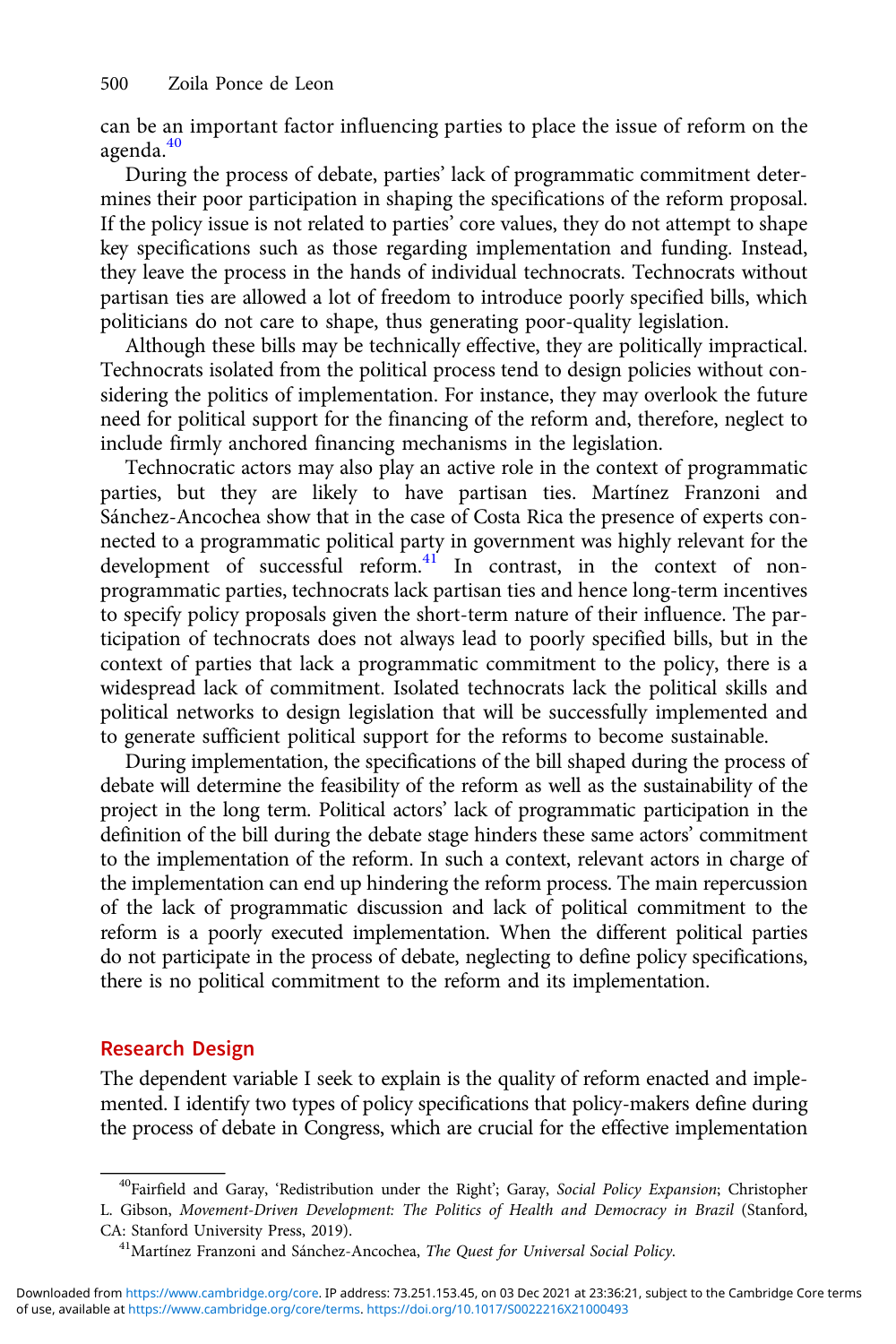of the reform if approved: (i) sources of funding for the reform's implementation and (ii) an infrastructure assessment to establish the gap that the government needs to cover before the reform's implementation. These two key policy specifications determine the quality and feasibility of the reform. They determine whether the implementation of the reform actually leads to better access to healthcare rather than just an increase in formal coverage.

My research shifts the focus away from social-spending patterns and towards the process behind the formation of policy and how it determines the quality of legislation and implementation. Studies that focus on budgets, and not necessarily on the quality of the policy approved,  $42$  do not address the importance of agency from legislators and other policy-makers in crafting the different specifications of a policy.

I focus on the Peruvian reform approved in 2009, AUS, which was debated in Congress during García's last term (2006–11). Although called 'universal', this policy did not aim to provide the same entitlements to the whole population, but instead provided what Martínez Franzoni and Sánchez-Ancochea refer to as an 'instrument' to achieve universalism.<sup>43</sup> The goal was for AUS to help achieve widespread insurance coverage of the Peruvian population and expand access to healthcare.

Leftist parties in Peru were extremely weak during the AUS policy-making process. Furthermore, the Peruvian reform was developed under a party system that lacked institutionalisation, and political parties that were far from programmatic. The party in government, APRA, had originated as a left-wing party in the 1920s and then shifted towards the Right in the subsequent decades, which was particularly clear during García's second term. Categorised as a 'populist machine', APRA 'largely abandon[ed] their redistributive commitments' during García's second term.<sup>44</sup> As opposition, APRA had the left-wing coalition between Unión por el Perú (Union for Peru, UPP) and the Partido Nacionalista Peruano (Peruvian Nationalist Party, PNP), as well as the right-wing coalition Unidad Nacional (National Unity). $4\frac{1}{2}$  Peruvian parties are characterised by the use of charismatic and clientelistic appeals to attract support from the population rather than policy programmes, as well as by their lack of institutionalisation.<sup>46</sup> How are

<sup>42</sup>Wendy Hunter and David S. Brown, 'Democracy and Social Spending in Latin America, 1980– 1992', American Political Science Review, 93: 4 (1998), pp. 779−90; Evelyne Huber, Thomas Mustillo and John D. Stephens, 'Politics and Social Spending in Latin America', Journal of Politics, 70: 2 (2008), pp. 420–36; Robert R. Kaufman and Alex Segura-Ubiergo, 'Globalization, Domestic Politics, and Social Spending in Latin America: A Time-Series Cross-Section Analysis 1973–97', World Politics, 53: 4 (2001), pp. 553–87; Nita Rudra, Globalization and the Race to the Bottom in Developing Countries (Cambridge: Cambridge University, 2008); Alex Segura-Ubiergo, *The Political Economy of the Welfare State*.<br><sup>43</sup>Martínez Franzoni and Sánchez-Ancochea, *The Quest for Universal Social Policy*.<br><sup>44</sup>Levitsky and Roberts (eds.), *The Res* 

lost the election to García in 2006. Unidad Nacional formed before the 2001 presidential election and presented Lourdes Flores as its candidate; the Partido Popular Cristiano (Christian Popular Party), Partido Solidaridad Nacional (National Solidarity) and Renovación Nacional (National Renewal) composed it. 46 Maxwell A. Cameron, 'The Left Turn that Wasn't'; [Kitschelt](https://www.cambridge.org/core/search?filters%5BauthorTerms%5D=Herbert%20Kitschelt&eventCode=SE-AU) et al., Latin American Party Systems;

Steven Levitsky, 'Peru: The Institutionalization of Politics without Parties'; Levitsky and Cameron, 'Democracy without Parties?'; Tanaka, 'Perú, 1980–2000'.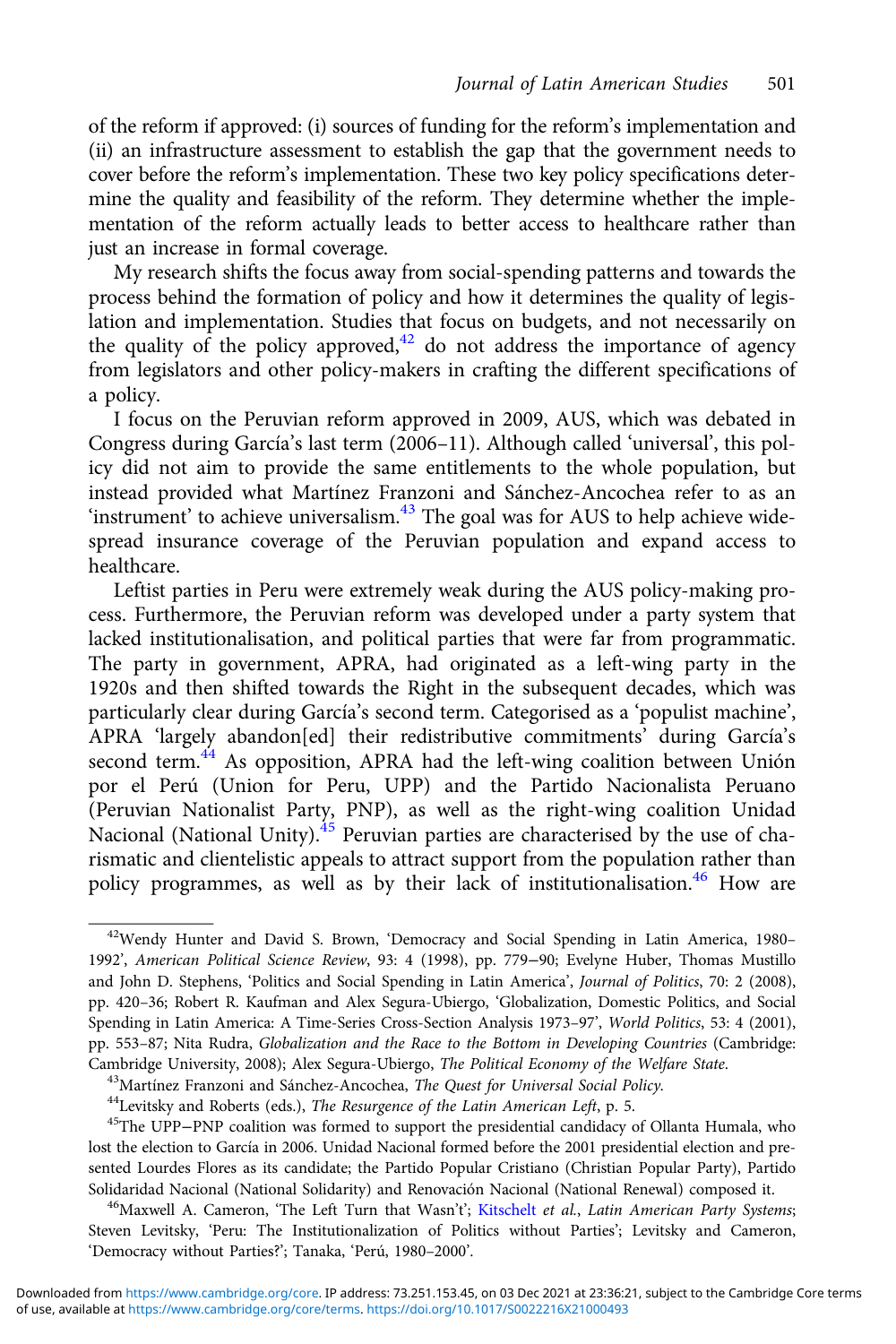reforms adopted in the context of non-programmatic parties? What are the consequences of reform adopted by non-programmatic parties?

I process-traced the policy-making of AUS in Peru, identifying the main actors placing the issue on the agenda and the policy specifications regarding funding and implementation that were shaped during debate. I conducted over 60 in-depth, semi-structured interviews in Lima, Peru, with key actors from inside and outside the government, including former health ministers, legislators and party leaders; technocrats who worked for the Ministerio de Salud (Ministry of Health, MINSA) and the Ministerio de Economía y Finanzas (Ministry of Economy and Finance, MEF); representatives from private insurance and private provider companies, from professional associations and international organisations; and policy experts.<sup>47</sup> I selected interviewees based on their participation in the promotion, debate and design of the reform, also considering how a potential reform could affect their interests.

I also collected evidence with archival research from the legislatures and the executives as well as official statistics on the reform's implementation. I triangulated in-depth information from interviews with transcripts of all the debates on the reform that took place in the committees and on the floor of Congress. I identified the actors participating in the debates, as well as the arguments they used in support of or against the proposals. I also accessed official documentation from meetings carried out in MINSA and MEF. This was important to establish a general timeline of the reform and to cross-check the accuracy of accounts from interviewees.

In order to measure the presence of core values for the Peruvian parties, I look at the parties' positions on whether an economy should be regulated by the state or the market, which can show the level of agreement present among party leaders. I also look at their positions on three other policy issues (see Table A.2.1 in the online Appendix). This data was collected by the Parliamentary Elites in Latin America (PELA) study, a series of surveys conducted among Peruvian members of parliament at the end of 2006.<sup>48</sup>

#### The Peruvian Reform

In the 2000s, Peru, like many countries in the region, had a fragmented health system. By 2007, those with formal jobs were part of the social-security system through Seguro Social de Salud del Perú (Peruvian Social Health Insurance, EsSalud) (20 per cent), while the rest of the population either bought a private insurance (3 per cent), affiliated to a special scheme for the poor (16.9 per cent) or remained unprotected  $(58 \text{ per cent})$ .<sup>49</sup> This system, characterised by fragmentation, was the product of a decade of market-oriented reforms that 'epistemic communities' built amid the Peruvian health bureaucracy and IFIs pushed for.<sup>50</sup> Given the fragmentation and

<sup>47</sup>For a list of interviews, see online Appendix, available at [doi.org/10.1017/S0022216X21000493](https://doi.org/10.1017/S0022216X21000493) under the 'Supplementary materials' tab.<br><sup>48</sup>The Observatorio de Élites Parlamentarias de América Latina/ Parliamentary Elites in Latin America

<sup>(</sup>PELA) data is available at [https://oir.org.es/pela/,](https://oir.org.es/pela/) last access 16 June 2021. 49The remaining 2 per cent was affiliated to the military and police health system. Ministerio de Salud

<sup>(</sup>MINSA), Cuentas nacionales de salud, Perú 1995−<sup>2012</sup> (Lima: MINSA, 2015). 50Ewig, Second-Wave Neoliberalism.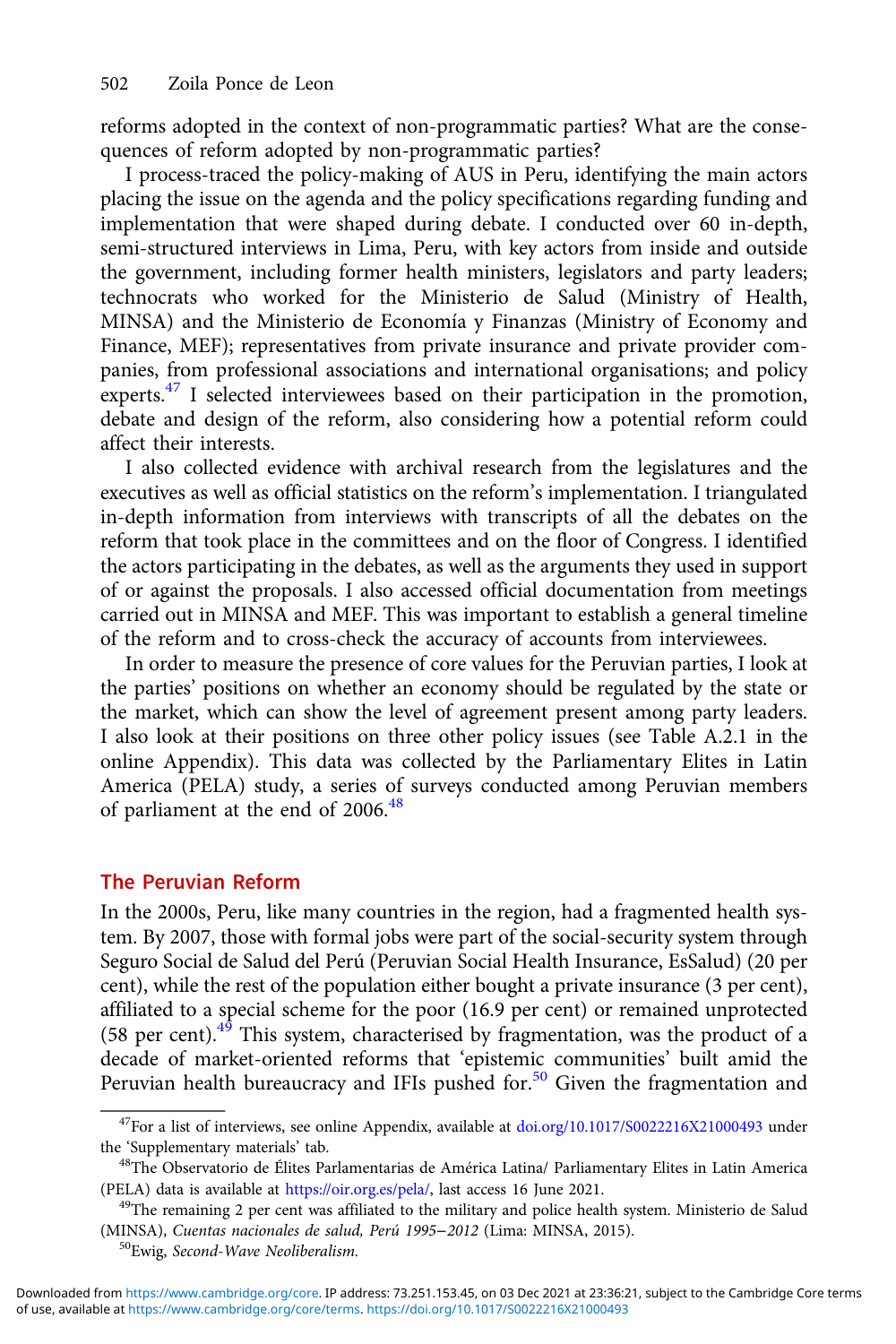the sector's lack of resources, a reform that would bring more equity into the system had been a latent issue in the country. By the early 2000s, IFIs' degree of interest and influence had decreased, and so had the autonomy of the technocrats linked to them.<sup>51</sup> However, an actor that gained importance during that time was USAID.

AUS had the goal of achieving, in the long term, universal insurance coverage of the population, and gradually expanding coverage of health conditions by guaranteeing access to treatment for a set of diseases, hence levelling the benefits across insurance schemes. In Peru the health-reform policy-making process lacked the participation and commitment of the country's main political parties. One of the main repercussions of this was that parties did not lead the Peruvian reform's agenda-setting process; instead, it was an actor outside the government that placed the issue onto the political agenda: USAID.

At the end of Alberto Fujimori's second term (1995–2000), MINSA implemented, for the first time, schemes for people who did not have formal employment: (i) Seguro Escolar Gratuito (Free School Insurance, SEG), created in 1997 to give access to health services to children between the ages of three and 17 who were registered in public schools; and (ii) Seguro Materno Infantil (Maternity and Child Insurance, SMI), created in 1998 for women going through pregnancy and the post-partum period as well as children below four years of age.<sup>52</sup> These two programmes included a very restrictive set of benefits for the most prevalent pathologies among the target populations.<sup>53</sup>

During the short interim government of Valentín Paniagua (November 2000– July 2001) after Fujimori's fall, Health Minister Eduardo Pretell and his team, with the help of the PAHO, put together a proposal that would extend social security to informal workers who did not have access to health services through EsSalud. The goal was to integrate MINSA's provision system with EsSalud. They proposed starting with a basic set of benefits that every Peruvian could have access to, although EsSalud affiliates would maintain their additional benefits. However, the Alejandro Toledo government (2001-6) dismissed this proposal.<sup>54</sup> Instead, in September 2001, they decided to integrate the two state-insurance programmes, SEG and SMI, into the new Seguro Integral de Salud (Comprehensive Health Insurance, SIS), maintaining a scheme of specific benefits plans for each target population. Additionally, every poor child under 18 could have access to SIS. By  $2005$ , every poor citizen could affiliate to SIS. $55$ 

 $^{51}$ Dargent, *Technocracy and Democracy.*<br> $^{52}$ Miguel Jaramillo and Sandro Parodi, 'El Seguro Escolar Gratuito y el Seguro Materno Infantil: Análisis de su incidencia e impacto sobre el acceso a los servicios de salud y sobre la equidad en el acceso', Grupo de Análisis para el Desarrollo (GRADE) Working Paper No. 46, 2004. 53Although they were called 'insurance', those who were affiliated did not have to pay a premium, it was

completely free. 54Author interviews with Ariel Frisancho (MINSA director 1995–2000, ForoSalud national coordinator

<sup>2011</sup>–13), Lima, 9 Dec. 2015; Juan Arroyo (ForoSalud national coordinator 2002–4, MINSA vice-minister 2017), Lima, 10 Feb. 2016; anonymous interviewee (former member of the USAID Health Office in Lima); Víctor Carrasco (Professor at Universidad Peruana Cayetano Heredia), Lima, 13 Nov. 2015.<br><sup>55</sup>See timeline in the online Appendix, available at [doi.org/10.1017/S0022216X21000493](https://doi.org/10.1017/S0022216X21000493) under the

<sup>&#</sup>x27;Supplementary materials' tab.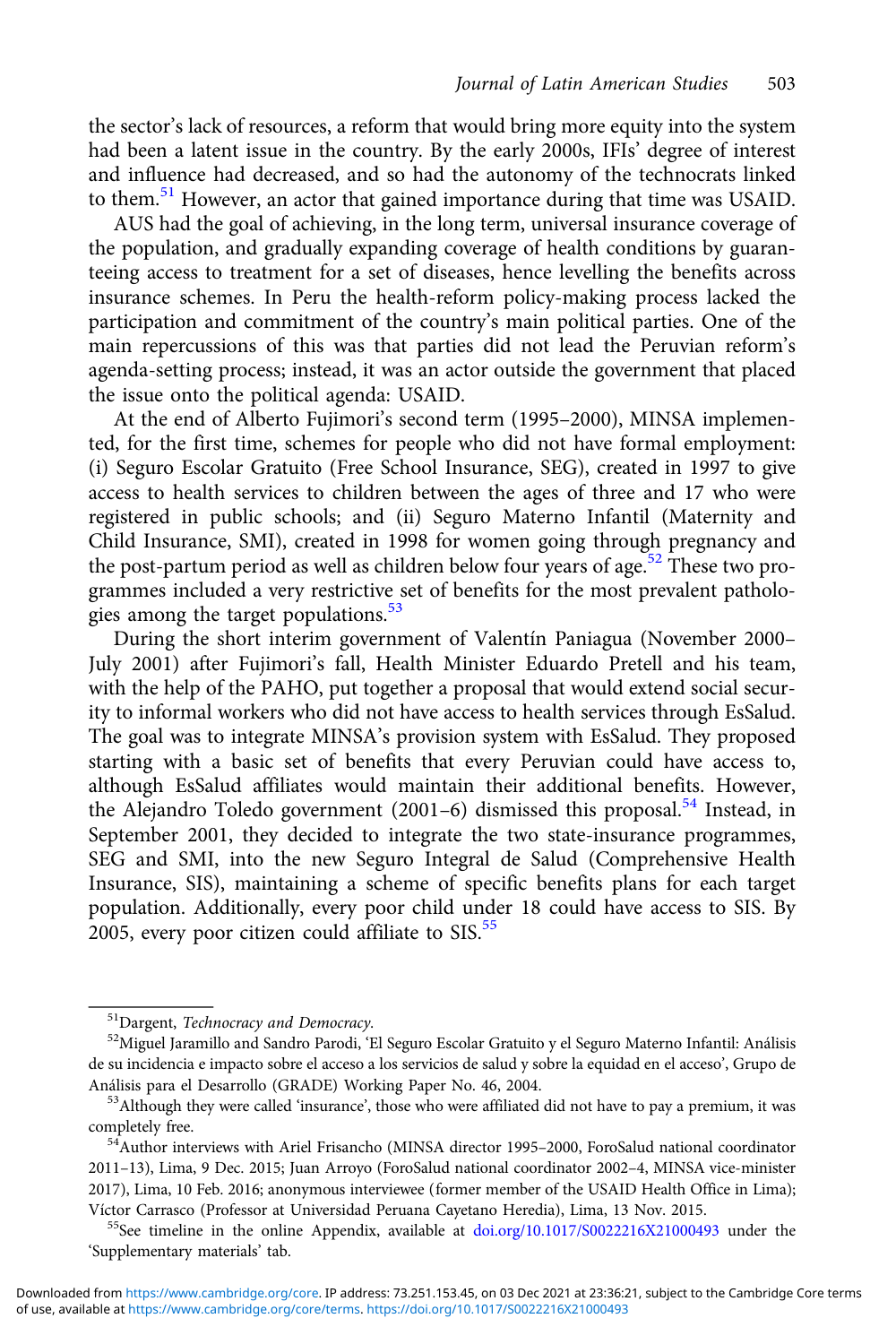The main problems SIS faced were related to its payment system based on refunds: MINSA refunded hospitals, the only place where SIS affiliates could get attention, only after they provided the services. These refunds took months, and in many cases there were huge debts owed to the hospitals. As a consequence, in some hospitals, personnel started to make it very difficult for SIS patients to get attention as well as obstructing the process of affiliation to SIS.

## Agenda-Setting, or Where Did the AUS Project Come From?

Political parties did not lead the Peruvian reform agenda-setting process. They lacked core ideological values uniting their members. Consequently, they lacked connection to the issue of healthcare reform. The positions of members of parliament representing the different parties, on whether an economy should be regulated by the state or the market, are indicative of the parties' consensuses on these values.

As [Table 1](#page-12-0) shows, there was a lot of dispersion within the different parties.<sup>56</sup> In the case of the party in power, APRA, the importance of a market-led economy was not a core commitment, although it was important for some of its members. The main value that brought unity within APRA was the allegiance to its leader García (and its founder Víctor Raúl Haya de la Torre) and not programmatic values. In the case of UPP−PNP, there was a lot of variation across party members regarding different values such as equality, social inclusion or a state- vs. market-led economy. This electoral coalition, which managed to gather over 21 per cent of the popular vote and secure 45 of the 120 seats in the unicameral Congress, was not united by programmatic values but rather by electoral prospects. The right-wing coalition Unidad Nacional, the third force in Congress, was also united for electoral reasons instead of around core programmatic values. By 2008, both coalitions had split.

In such a context, an outside actor, Partners for Health Reformplus (PHRplus) − a five-year project (2000–5) funded by USAID in Peru − was responsible for the introduction of AUS onto the political agenda.<sup>57</sup> In 2005, PHRplus convened a meeting of representatives on the issue of health from all political parties and produced the 'Agreement of Political Parties on Health'. The continuation project of PHRplus, called Promoviendo Alianzas y Estrategias (Promoting Alliances and Strategies, PRAES), presented the agreement to the public in January 2006. One of the main focuses of these meetings was the promotion of the AUS policy via a fragmented system, and so it was listed as a key priority in the final agreement. Nearly all the party representatives that participated in the meetings signed the agreement, with the exception of the left-wing UPP (recently allied with PNP).

<sup>&</sup>lt;sup>56</sup>Table A.2.1 in the online Appendix, available at [doi.org/10.1017/S0022216X21000493](https://doi.org/10.1017/S0022216X21000493) under the 'Supplementary materials' tab, shows the positions of the parties for a further three policy issues (price controls, subsidised housing, free university education), on which the Peruvian parties are equally dispersed. 57Author interviews with, among others, Oscar Ugarte (former PRAES consultant, health minister

<sup>2008</sup>–11), Lima, 27 Nov. 2015; Arturo Granados (PHRplus, PRAES, and PolSalud consultant 2003–12, MINSA director 2012–16), Lima, 28 Jan. 2016; anonymous interviewee; Jorge Ruiz (PPC advisor, CEO of the Stella Maris Clinic and board member of the Private Clinics' Association of Peru 2002–12), Lima, 25 Jan. 2016; Ada Pastor (PHRplus and PRAES consultant 2003–8, MINSA director 2012), Lima, 22 Jan. 2016; David Tejada (PNP advisor 2006–11), Lima, 28 Jan. 2016; Luis Wilson (APRA congressman 2006–11), Lima, 13 Feb. 2016.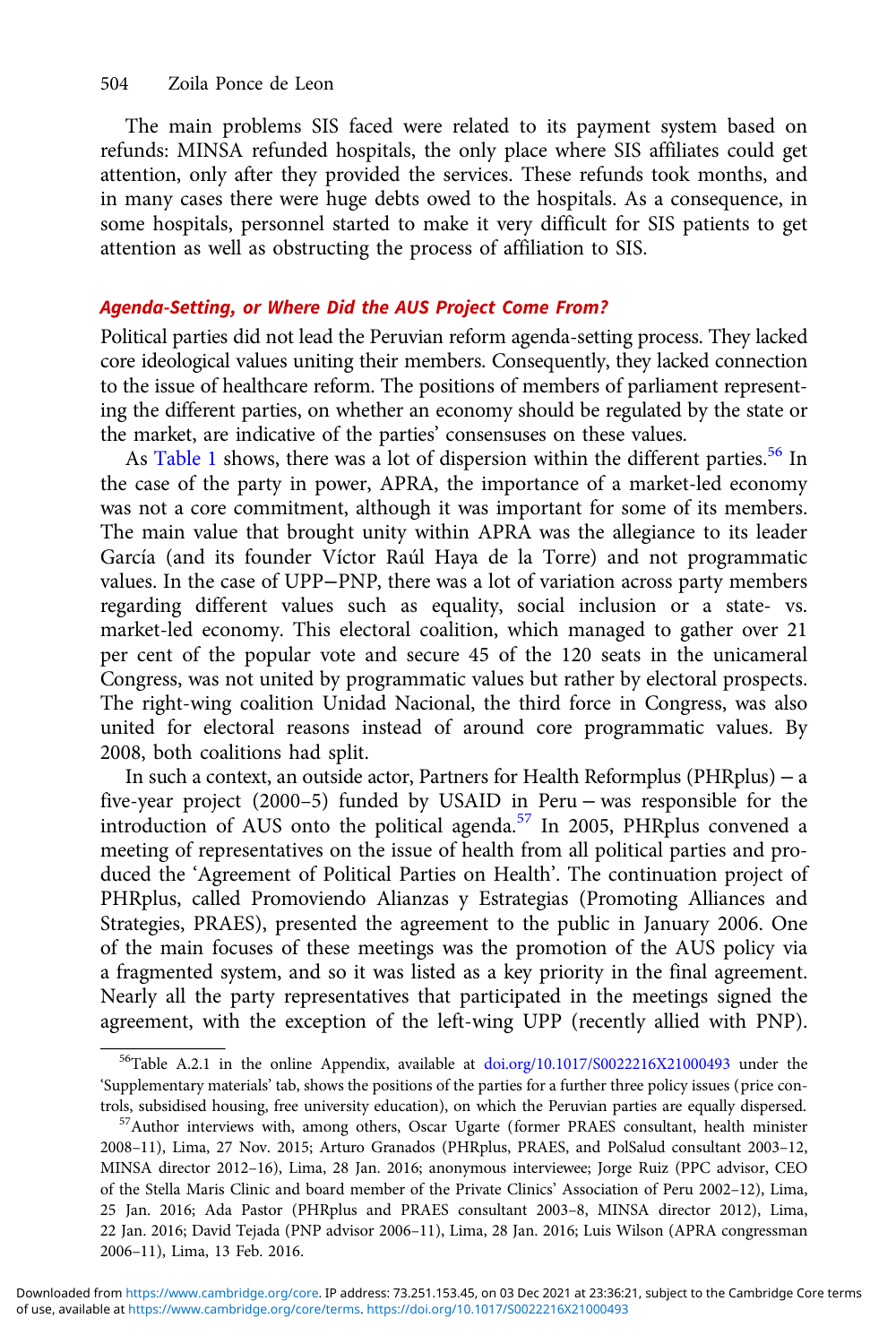| Political parties |      |      |      | "ket- | ındard |
|-------------------|------|------|------|-------|--------|
| <b>APRA</b>       |      |      | 17.9 | 14.3  |        |
| Unidad Nacional   |      | 21 4 | ∣ Q  | 21 4  |        |
| UPP—PNP           | 17 1 |      |      |       |        |

<span id="page-12-0"></span>Table 1. Political Parties' Positions on a State-Led vs. Market-Led Economy

Source: Author's elaboration based on data from the Parliamentary Elites in Latin America (PELA) study, 2006.

According to its representative, it did not sign because AUS 'saw health as a commodity and not as a right'.<sup>58</sup>

PHRplus had worked on AUS since 2004, planning benefits and health-services guarantees to which those insured would have access. In an interview, a former PRAES member pointed out that it was important for the project 'to have a political consensus to back the AUS policy'. <sup>59</sup> A member of the USAID Health Office in Peru during that time noted that the agreement was important for USAID, as it was a highlighted point when asking for funds from its donors. AUS became a flagship project for USAID in Peru.

AUS would provide coverage to the 50 per cent of the population that was uninsured, through the expansion of the healthcare scheme for the poor (SIS). SIS would expand in order to cover informal workers regardless of their income. Further, through the Plan Esencial de Aseguramiento en Salud (Essential Health Insurance Plan, PEAS) − a package of benefits and health-services guarantees − the coverage of health conditions for those affiliated to SIS would gradually equate that provided by the social-security system. PEAS would be revised every two years.

Motivated by the discussions fostered by the USAID projects, between December 2006 and April 2007, seven bills were introduced to Congress.<sup>60</sup> Even though different parties introduced bills on the issue, these bills did not have their origins in debates within their parties. In the case of APRA and Unidad Nacional, the content of these bills was a product of a few advisors and consultants from the USAID project and the private sector.

The first bill introduced to Congress came from the right-wing coalition Unidad Nacional. The coalition had two main advisors on health at the time: Jorge Ruiz, who was also CEO of an important private clinic in Lima (Stella Maris Clinic), as well as a board member of the Asociación de Clínicas Particulares del Perú (Private Clinics' Association of Peru) (2002–12); and Alberto Valenzuela, who was the technical director of the same association. Both advisors noted that in 2005 they 'discussed some ideas with' then leader of PRAES Midori de Habich (who later became health minister). Valenzuela also noted that they asked PRAES' members for help in crafting the bill that they handed to the Unidad Nacional coalition in Congress.<sup>61</sup> A key member of PRAES, Oscar Ugarte (who

<sup>58</sup>Author interview with David Tejada.

<sup>59</sup>Author interview with Arturo Granados.

 $^{60}$ Political parties as well as individual legislators can send bills to Congress.

<sup>&</sup>lt;sup>61</sup>It was also the job of this second advisor to gather the signatures of all the coalition members on the bill before it was introduced.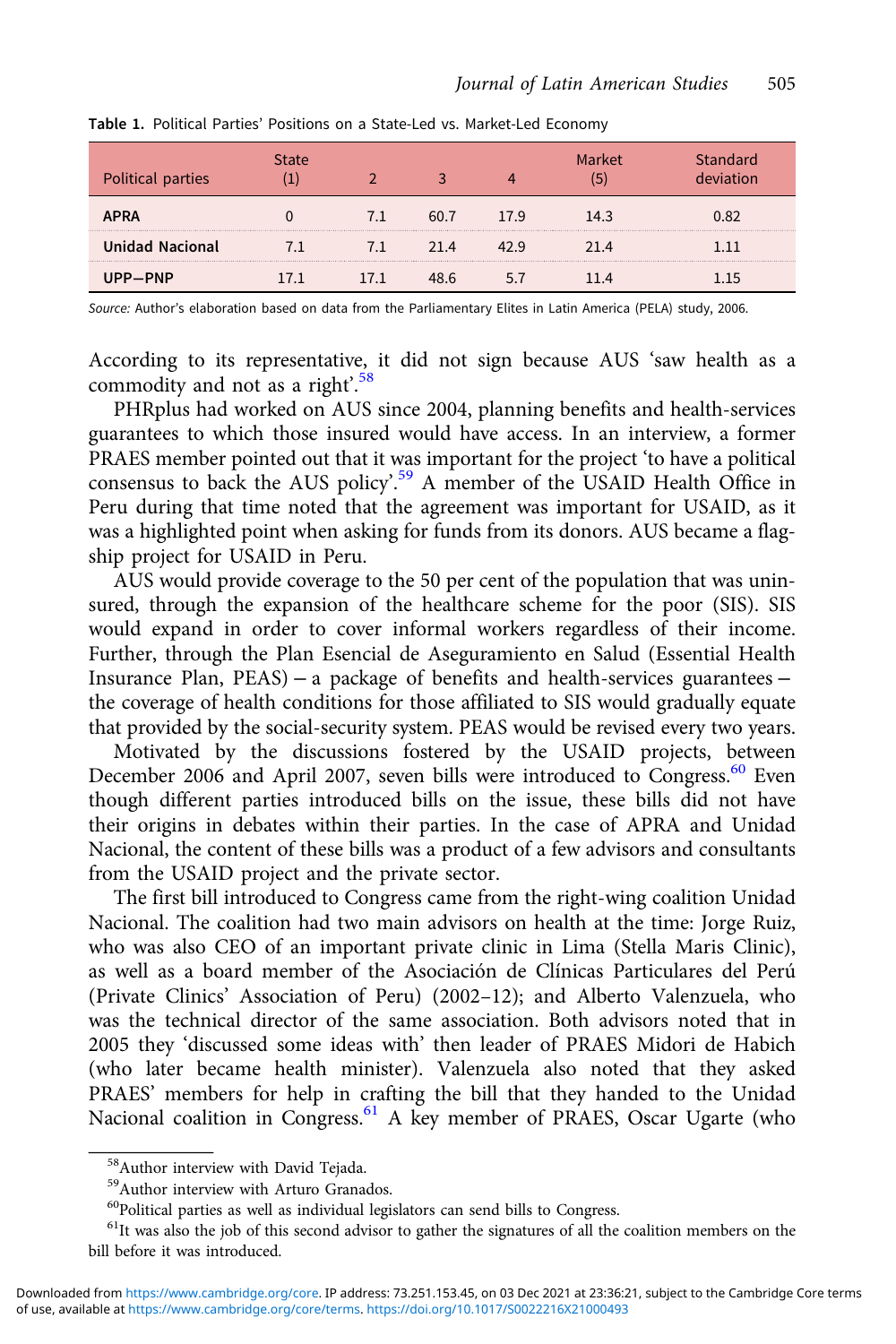also became health minister), noted: 'AUS was proposed by PRAES and then taken by Unidad Nacional and APRA.'<sup>62</sup> De Habich, however, stated she did not remember whether the bill for Unidad Nacional was crafted within PRAES, although 'it is possible that PRAES had put together a draft of AUS and shared it with all the participants',  $63$  as it was a rule of the group to not help a specific party.  $64$ 

The right-wing APRA in government also introduced a bill which proposed a package that would establish the benefits and health-services guarantees that all insurance institutions, public and private, would be bound to fulfil (called PEAS). PEAS was a product of the USAID-funded projects, which had worked on it since 2004.<sup>65</sup> A month later, APRA introduced a second bill, which was very similar to Unidad Nacional's bill. The main APRA advisor on health issues claimed that it was due to a dialogue that existed with Unidad Nacional advisors, who became of 'great technical and political support'.<sup>66</sup>

The opposition also introduced bills on the issue. The main advisor of the left-wing coalition UPP−PNP (the only representative that did not sign the USAID agreement back in 2005) noted that the proposal was unviable given the sceptical position most legislators had towards a universal social-security system that would put an end to the fragmented system. Indeed, the idea of merging the social-security system (EsSalud) with the insurance system for the poor (SIS) was highly controversial, as its opponents argued that EsSalud would not accept its contributions being used to subsidise services for anybody else. The party decided to send the bill, even though it knew it had no chance of going forward. Just a month later, another congresswoman sent a new bill, although, as one of the health advisors of the coalition noted, without prior discussion and hence without the support of the coalition members. The third bill UPP−PNP presented 'jumped into the AUS boat' (in the words of the coalition's main health advisor),  $67$  as it understood its original idea was not going to get anywhere.

Then president of the Health Committee in Congress, Luis Wilson (APRA), formed a working group on AUS in July 2008. The different parties' health advisors participated, as well as PRAES members Aníbal Velásquez (who also became health minister) and Ugarte. Wilson's main advisor noted that Wilson asked for help from PRAES and that 'PRAES already had an outline of how AUS should look'.<sup>68</sup> The

mer MINSA advisor), Lima, 15 Dec. 2015.<br><sup>68</sup>Author interview with Carlos Ponce.

<sup>62</sup>Author interview with Oscar Ugarte.

<sup>&</sup>lt;sup>63</sup>Author interview with Midori de Habich (former health minister of Peru; former head of PHRplus, PRAES and PolSalud), Lima, 11 Dec. 2015.<br><sup>64</sup>For a graphical depiction of the connections between the different actors involved in the policy-making

process of AUS, see Figure A.4.1 in the online Appendix, available at [doi.org/10.1017/S0022216X21000493](https://doi.org/10.1017/S0022216X21000493) under the 'Supplementary materials' tab.<br><sup>65</sup>Author interviews with, among others, José del Carmen (health vice-minister 2005–6 and 2012–14),

Lima, 17 Feb. 2016; César Chanamé (EsSalud manager 2006–11, health vice-minister 2015), Lima, 10 Feb. 2016; Melitón Arce (chief MINSA advisor 2006–7, health vice-minister 2007–10), Lima, 6 Feb. 2016; Arturo Granados; anonymous interviewee; Paulina Giusti (health vice-minister 2014–15, MINSA advisor 2005–7), Lima, 10 Dec. 2015.<br><sup>66</sup>Author interview with Carlos Ponce (APRA/Wilson advisor 2006–11, MINSA advisor 2015), Lima,

<sup>18</sup> Dec. 2015.<br><sup>67</sup>Author interview with Víctor García (former advisor to UPP Congressman Francisco Escudero, for-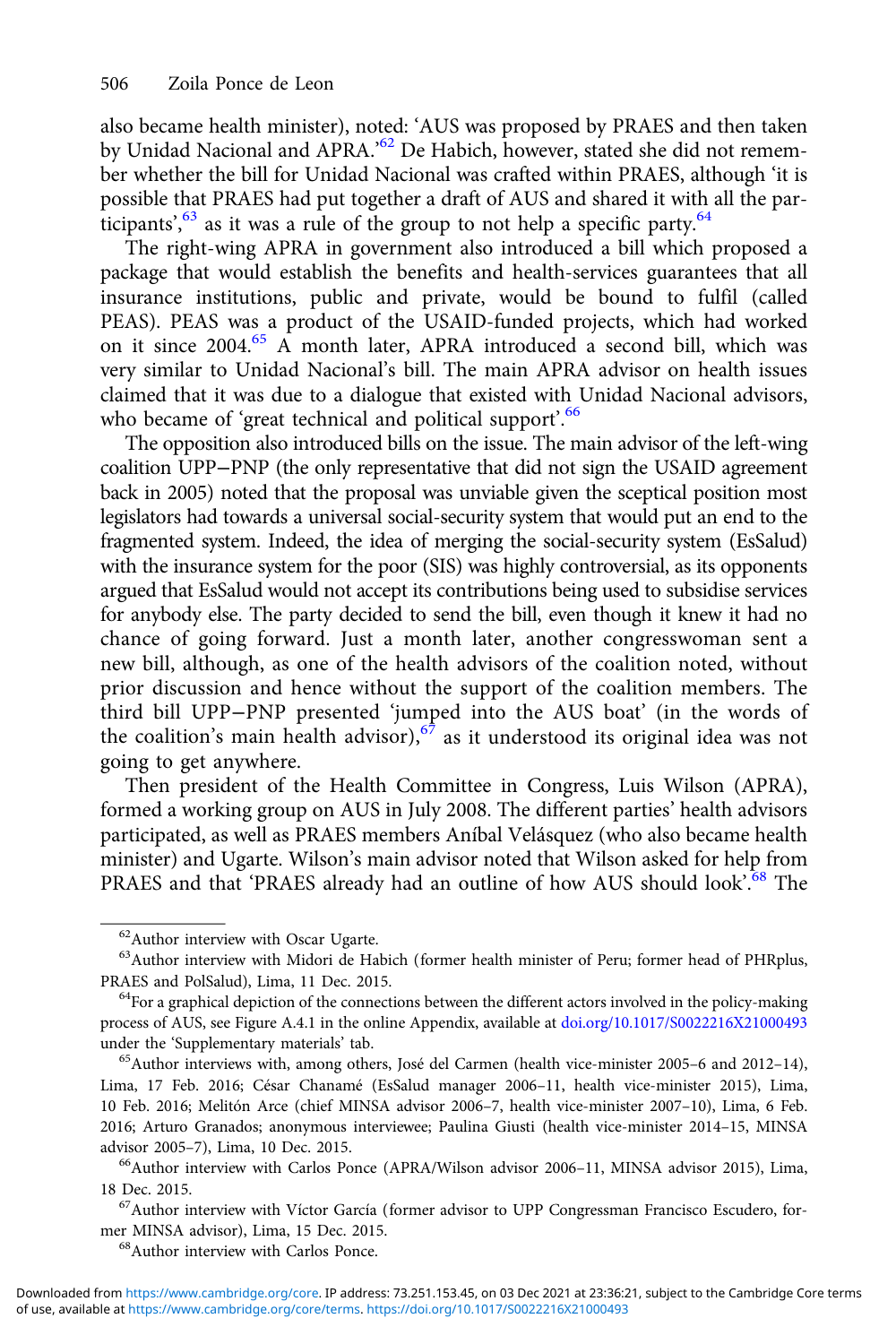committee discussed AUS for the first time in September 2008. At this point, according to accounts from Wilson and other APRA members, President García began to show interest in the passage of AUS, which would help to portray himself as a more inclusive president.<sup>69</sup>

The evidence shows that members of the USAID projects had been working on AUS since 2004, before the bills were presented to Congress in 2006. They met parties' representatives and their experts heavily influenced the AUS bills Unidad Nacional and APRA introduced. Within USAID, AUS was regarded as a major success as they decided important details of the reform. They successfully prevented the expansion of social security and instead pushed for the continuation of a fragmented system. Moreover, three of their consultants went on to become health minister: Ugarte (2008–11), de Habich (2012–14) and Velásquez (2014–16). In the context of non-programmatic parties, external actors determine the introduction of reforms onto the agenda.

It is important to note the participation of the private-provision sector during this stage of the policy-making process. Unidad Nacional advisor Ruiz, a representative of the Private Clinics' Association of Peru, was in charge of crafting the bill Unidad Nacional introduced in Congress. This bill proposed a system that maintained the private sector's independence and security. Together with the USAID projects, the private sector was able to prevent a unified system that could limit its importance.

Political parties did not lead the Peruvian reform's agenda-setting process. The parties lacked core ideological values uniting their members. Consequently, they lacked connection to the prospect of healthcare reform. Although different parties introduced bills on the issue, in the case of APRA and Unidad Nacional, a few actors from USAID and the private sector crafted these bills. The leftist coalition UPP−PNP initially introduced a bill opposing AUS and favouring the expansion of social security. However, the coalition later supported the continuation of the fragmented system via AUS. In the context of non-programmatic parties lacking commitment to the reform, an external actor in the form of the USAID-funded projects was a determinant factor in the introduction of the reform onto the agenda.

#### **Debate**

The process of AUS debate in Peru lacked the participation of the main political parties. The Peruvian parties lacked core values that could connect to the issue of healthcare reform and therefore had no programmatic commitment to the reform. These parties did not shape the specifications of the policy and approved a law that lacked specifications regarding the necessary funding to be implemented as well as political commitment. AUS promoters preferred to avoid discussions on infrastructure and funding because these issues were considered controversial and could put at risk the passage of the law. Individual technocrats without partisan ties filled the void left by the parties' lack of participation.

<sup>&</sup>lt;sup>69</sup>García's choice to appoint Oscar Ugarte, a USAID consultant but also a known member of a regional left-wing party, can also be seen as linked to this intention.

of use, available at <https://www.cambridge.org/core/terms>.<https://doi.org/10.1017/S0022216X21000493> Downloaded from<https://www.cambridge.org/core>. IP address: 73.251.153.45, on 03 Dec 2021 at 23:36:21, subject to the Cambridge Core terms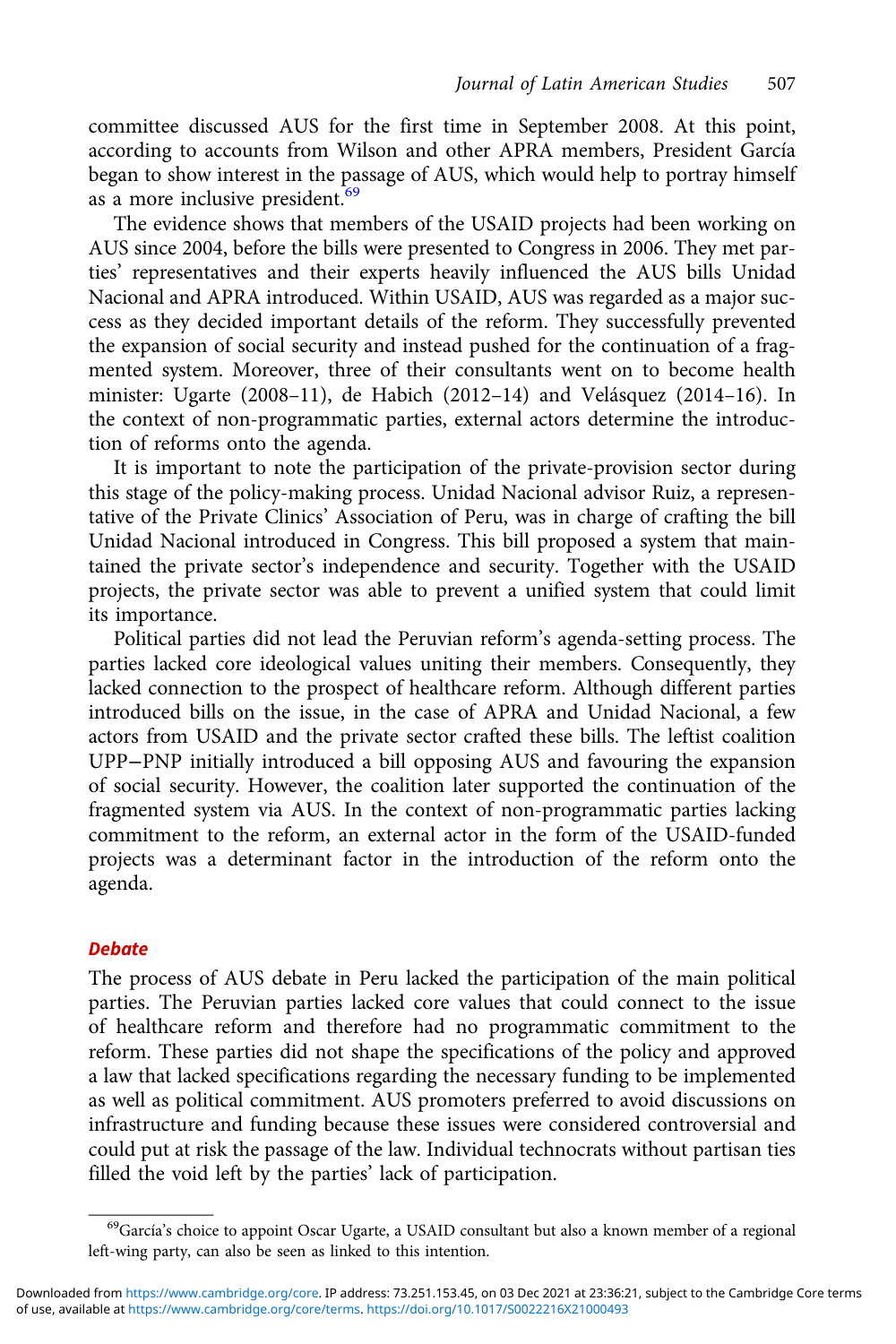In September 2008, the Health Committee in Congress discussed AUS for the first time. The right-wing coalition Unidad Nacional introduced one of the first bills (and the final law Congress passed was very similar to this bill). However, as the transcriptions of the debates show, Unidad Nacional's representatives in Congress rarely participated in the debates within the Health Committee and on the floor. As Unidad Nacional advisors Ruiz and Valenzuela (who were also private-sector representatives) commented in my interviews, they had to gather the support of the Unidad Nacional legislators.

The left-wing coalition UPP−PNP failed to push for better policy specifications during the debate. For APRA and Unidad Nacional members, the universalisation of social security promoted a utopian discourse of 'everything for everybody'. In the end, UPP traded its vote. UPP legislators were not interested in passing a proposal that could be implemented. As a UPP advisor put it, it was a clear indication of the party's lack of maturation and the main reason why it was not strong enough to oppose AUS in Congress. In my interviews, the main advisors from APRA, Unidad Nacional, UPP and PNP noted that most congressmen, as well as their staff, lacked health policy expertise and did not understand the projects that well. This is symptomatic of the lack of connection that the healthcare reform had to the core values of these parties.

At the Health Committee, two main advisors were in charge of the AUS working group; one of them was Velásquez, from PRAES. Wilson (APRA), then president of the committee, noted that the point of these meetings was to generate consensus between the different actors involved. However, those who represented the opposition to AUS disagreed and argued that the meetings were mainly 'monologues of PRAES people ... they were not debates but presentations'.<sup>70</sup>

After holding nine hearings between September and December 2008, the committee gave its verdict (dictamen) on AUS. During the meetings, the funding of AUS failed to become the centre of discussion. AUS was going to require a good amount of funding for two main areas: strengthening the supply side (mainly infrastructure and human resources) and financing the demand (the state would cover the services for poor people completely, and partially for those with some acquisitive power). Surprisingly, very little debate went into how to fund this proposal.

In the executive, the issue of funding did gather more attention. According to the health vice-minister's advisor, who was in charge of the meetings between MINSA and MEF, 'the main question MEF had was how are you going to do this? But that had not yet been designed. [MEF] wanted concrete numbers … There was no financing  $plan.^{71}$  The advisor also noted that the agreement they reached was that 'MINSA would make do with what they were given'.<sup>72</sup> In personal interviews, both the vice-minister and minister of health at the time agreed that they settled for this agreement and hoped to obtain resources in the future.

If the AUS bill did not specify the number of monetary resources needed, neither did it specify the sources. The bill only mentioned that the funds would come

<sup>70</sup>Author interview with Víctor Carrasco.

 $71$ Author interview with Augusto Portocarrero (former director of the Planning and Budget Division at MINSA), Lima, 8 Jan. 2016. <sup>72</sup>Ibid.

of use, available at <https://www.cambridge.org/core/terms>.<https://doi.org/10.1017/S0022216X21000493> Downloaded from<https://www.cambridge.org/core>. IP address: 73.251.153.45, on 03 Dec 2021 at 23:36:21, subject to the Cambridge Core terms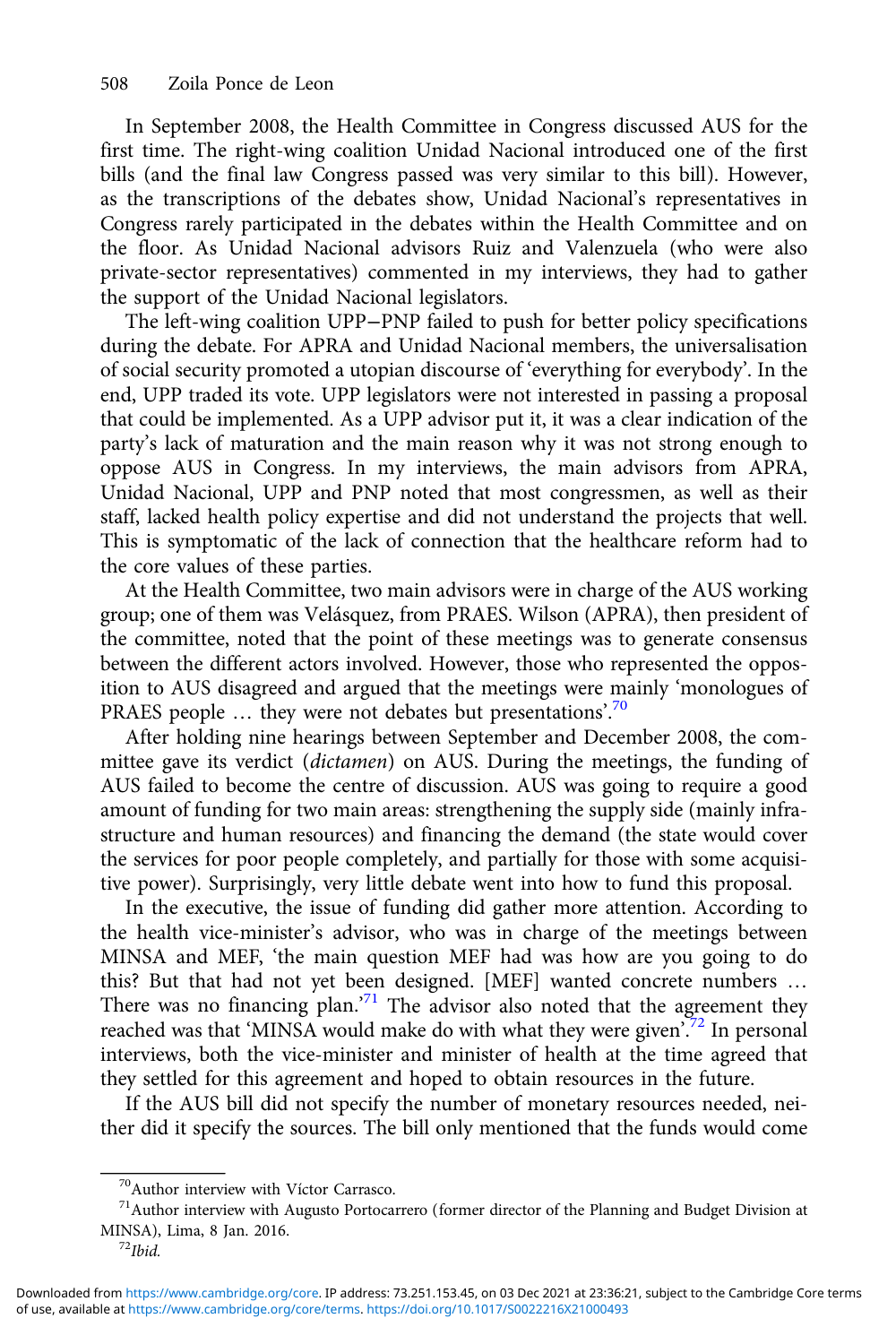from general taxes, and APRA legislators emphasised that the executive would be in charge of determining the details once AUS was approved. Moreover, several AUS promoters emphasised that engaging in a discussion about funding and its sources was going to put at risk the passage of the law. The health minister at the time, as well as Unidad Nacional and APRA legislators and advisors, noted that the context of consensus had to be used to launch AUS, even though that meant not having secure funding.<sup>73</sup> During a presentation at a Health Committee session, the president of the Asociación Nacional de Médicos del MINSA (National Association of MINSA Doctors) criticised the lack of discussion regarding sources of funding for the reform, and hence its sustainability over time. He stated that 'there cannot be any significant and substantive change without policies made to resolve the situation of human resources', and that health policies in Peru should not be 'mere demagogic actions that lead nowhere'.<sup>74</sup>

An issue that gathered more attention was the role of the private sector. The opposition to AUS claimed that the reform was going to privatise the health system by bringing more business to the private sector. Private providers saw themselves highly benefitting from AUS through the sale of health services to the public sector. The Private Clinics' Association of Peru did not send a representative to the committee, but it already had two of its members as key actors in the process since its origins: Ruiz, board member of the association and CEO of one of the most important clinics in Lima, as well as Valenzuela, technical director of the association, both of whom were also Unidad Nacional advisors.

The Asociación Peruana de Empresas de Seguros (Peruvian Association of Insurance Companies) sent a formal letter to the committee when the committee had already stated its verdict. The association asked to participate in the Superintendencia Nacional de Aseguramiento en Salud (National Superintendency of Health Insurance, SUNASA), the entity that would be in charge of monitoring the implementation of AUS. Then technical director of the association noted that a concern for them was that the plans that private insurances already offered would not necessarily consider all the health conditions and benefits established in the reform.75

Exactly six days after the committee in Congress had given its verdict, the executive sent a bill to Congress. It was nearly identical to the committee's verdict. According to then Health Minister Ugarte, this bill was made in dialogue with some legislators' advisors as well as with PRAES leader de Habich. The president of the committee noted that it was important that the executive sent this bill to show its political support for the project.<sup>76</sup> Only two points differentiated this bill from the committee's verdict: (i) it gave SUNASA sanctioning powers and

<sup>&</sup>lt;sup>73</sup>Author interviews with, among others, Oscar Ugarte; Walter Menchola (Unidad Nacional congressman 2006–11), Lima, 28 Jan. 2016; Carlos Ponce; Alberto Valenzuela (Unidad Nacional advisor, technical director of the Private Clinics' Association of Peru 2008–10, MINSA advisor 2015–16), Lima, 18 Nov. 2015. <sup>74</sup>Dr Leoncio Díaz (president of the Asociación Nacional de Médicos del MINSA), speaking at the

Health Committee meeting, Lima, 10 Sept. 2008.<br><sup>75</sup>For instance, including some psychiatric services was a concern, as neither private clinics nor public hospitals could provide the required services.

 $^{76}$ Author interview with Luis Wilson. President García started referring to AUS in public as one of the main promises of his government.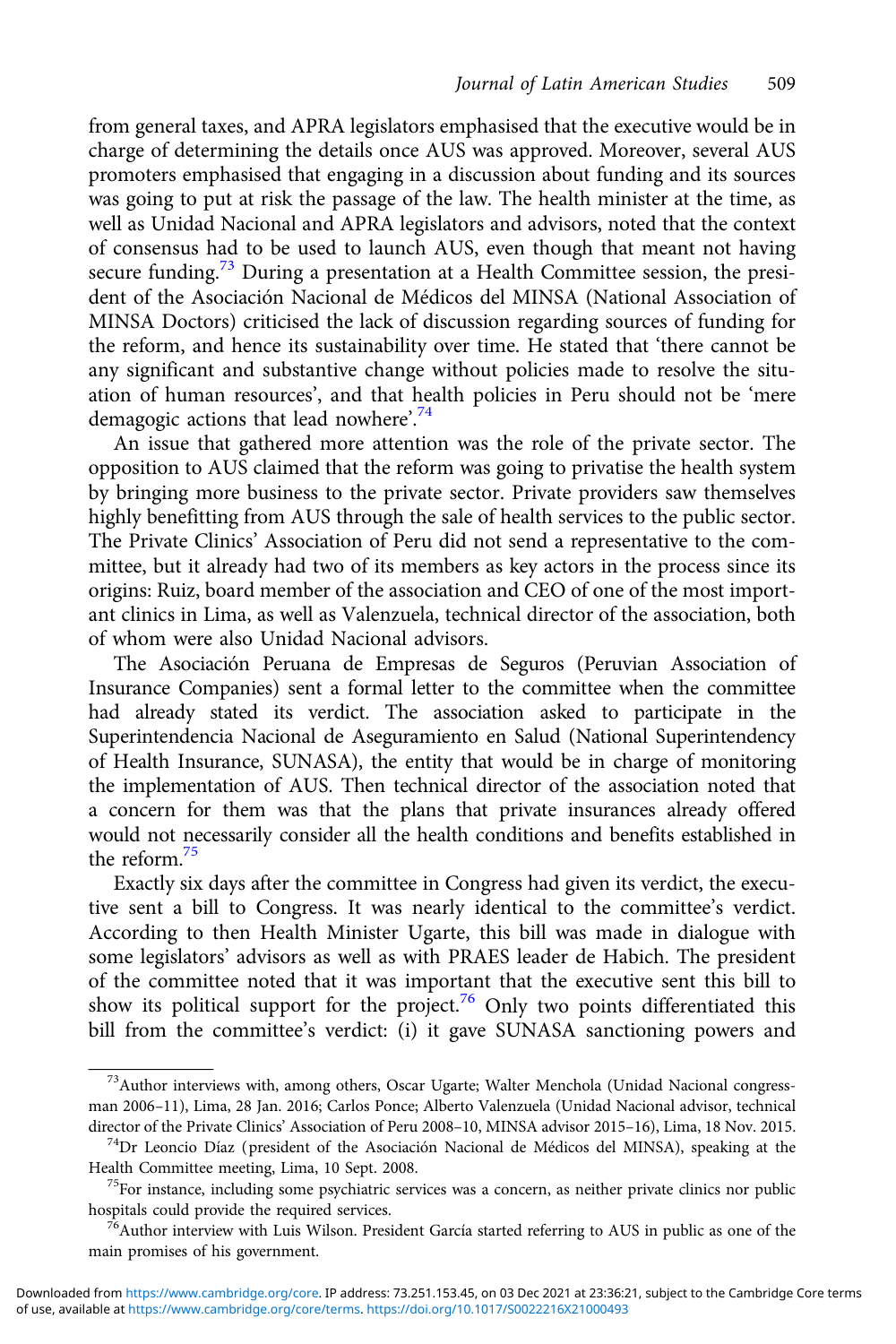(ii) it stated that MINSA would establish an implementing body during the first two years after the passage of the bill.

Congress voted on AUS in March 2009. The law passed with 59 votes in favour; surprisingly, 14 of those votes came from left-wing party UPP, one of the parties that had opposed AUS.<sup>77</sup> The health minister at the time noted that 'there was a political convincing of UPP'.<sup>78</sup> Then advisor to Congressman Francisco Escudero (UPP) explained that 'APRA negotiated with them'. Wilson's advisor noted that they agreed with Escudero on UPP voting in favour of AUS and then APRA voting in favour of a law Escudero had been trying to pass for a while.<sup>79</sup> This was not a bad offer as APRA had the larger number of seats in Congress (after PNP and UPP split). Right after the passage of AUS, the discussion of Escudero's bill was included in the agenda 'with priority' and approved some months later with the votes of all APRA legislators.

The process of AUS debate was not very open. As Congressman Walter Menchola (Unidad Nacional), a member of the Health Committee, commented, 'the script was already written, there was not much to discuss'.<sup>80</sup> If we go over the AUS policy-making process, from agenda-setting to debate, there was a very limited group of people participating, who rotated among MINSA, the USAID-funded projects and the private sector. The evidence shows that there was no real commitment to make the debate process a participatory one. An excerpt of my conversation with the main committee advisor at that time might be indicative of the process: 'I have to admit that I was a little bit of a dictator … "Do you like it [a part of the AUS bill]? No? I will include it anyway." Otherwise, it did not move forward.'<sup>81</sup>

Given the Peruvian parties' lack of core values, they lacked connection to the policy and did not attempt to shape the specifications of the reform. This defined both the process of debate as well as the content of the law. Approved in 2009, the law was highly similar to the first bill Unidad Nacional introduced in 2006. The parties in Congress were not part of an exhaustive process of debate. Instead, members tried to avoid the discussion of many important issues such as funding, the feasibility of the project given the shortage of human resources and infrastructure, as well as its sustainability. This lack of commitment from the most relevant political actors proved to be costly during implementation.

Technocrats filled the void that the parties' lack of participation left in Peru, becoming the protagonists of the process of AUS debate. A key technocrat during the AUS debate was former PRAES consultant and then Health Minister Ugarte. Even though the issue of reform was already on the agenda before he became head of MINSA, the process of debate accelerated with his arrival and he acted as mediator between the executive and legislature. PRAES provided logistical resources throughout the process of debate. It not only sent a consultant

<sup>77</sup>PNP remained firm in its position that AUS was only going to benefit the private sector and voted against it.  $$^{78}\rm{A}$  uthor interview with Oscar Ugarte.

<sup>&</sup>lt;sup>79</sup>Author interviews with Víctor García (UPP/Escudero advisor 2006–10, MINSA advisor 2010–11), Lima, 15 Dec. 2015; and Carlos Ponce.

 $80$ Author interview with Walter Menchola.

<sup>81</sup>Author interview with Carlos Ponce.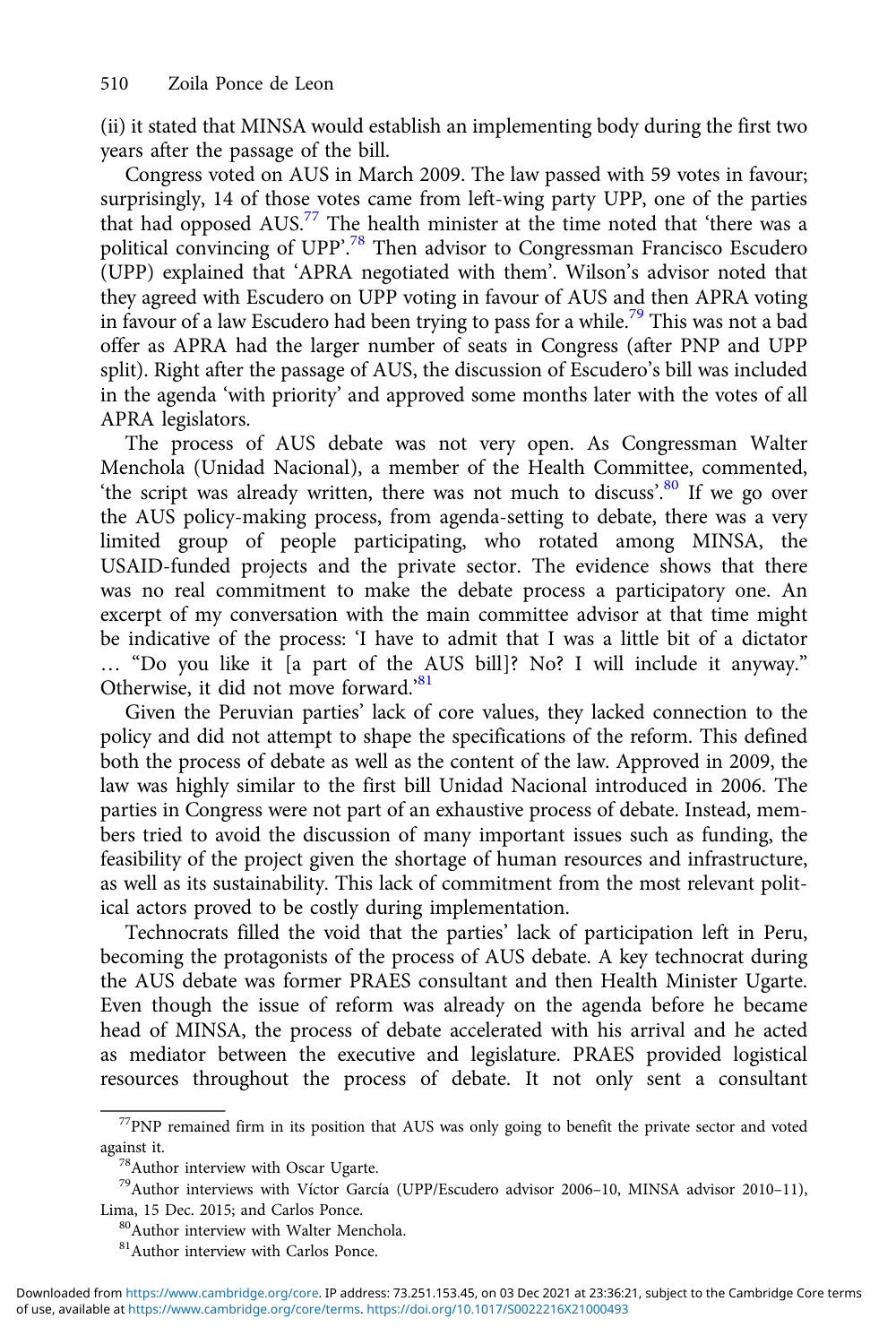(Velásquez) to the committee in Congress, but also organised meetings outside Congress. As confirmed by the leader of the USAID-funded project, de Habich, PRAES was in charge of 'synthesising differences and similarities [of the bills] at the request of Wilson, president of the committee. This work led to the opinion adopted by this committee.'82

These technocrats did not have ties to the political parties in charge of the reform's debate. Given the short-term nature of their influence, these technocrats did not commit to crafting a bill with clear specifications regarding the funding and infrastructure needed for the reform to be implemented. When asked about this lack of key specifications, different technocrats noted that they were unnecessary at that point. Moreover, that the next government should be in charge of crafting them, and that it was easier not to include them.

A Congress formed by non-programmatic parties approved a law that lacked the necessary funding to be implemented. AUS promoters preferred to avoid discussions on infrastructure and funding that could put at risk the passage of the law. As the main Health Committee advisor put it, this followed 'the norm that "big policies" are not approved in Congress, but "small" ones that are easy to understand [are approved]<sup>'.<sup>83</sup> This process had a high cost.</sup>

#### Implementation

The implementation of the Peruvian health reform increased the amount of people with formal insurance coverage. Whereas 42 per cent of the population was insured in 2007, 78 per cent had insurance by 2019.<sup>84</sup> We must be cautious in considering an increase in formal coverage an indicator of the reform's success since the constraints on effective access for people covered 'on paper' hindered progress. Ultimately, the goal of AUS was to achieve universal insurance coverage in order to improve the access to services not covered by social security. Instead, increased formal coverage was accompanied by a shortage of the required resources (infrastructure and human resources) to provide services. Although the reform fostered an increase in state funding for health, this funding has been inconsistent. The lack of commitment to the policy from non-programmatic political parties led to a poorly specified legislation and a deficient implementation, ultimately contributing to the shortage in effective access to healthcare for the population.

AUS passed a vote in Congress in March 2009. A special commission within MINSA, aided by the USAID-funded project PRAES, crafted the Plan Nacional Concertado (National Implementation Plan) in January 2009. There was a set of benefits and health-services guarantees that all health-insurance institutions (public and private) would be bound to fulfil (called PEAS). PEAS considered 140 illnesses for which timely and quality service had to be guaranteed, and it would be revised every two years.

<sup>82</sup>Author interview with Midori de Habich.

<sup>83</sup>Author interview with Carlos Ponce.

<sup>84</sup>The 2007 statistic comes from Instituto Nacional de Estadística e Informática (INEI), Informe técnico: condiciones de vida en el Perú (Lima: INEI, 2015). The 2019 statistic comes from INEI, Informe técnico: condiciones de vida en el Perú (Lima: INEI, 2020).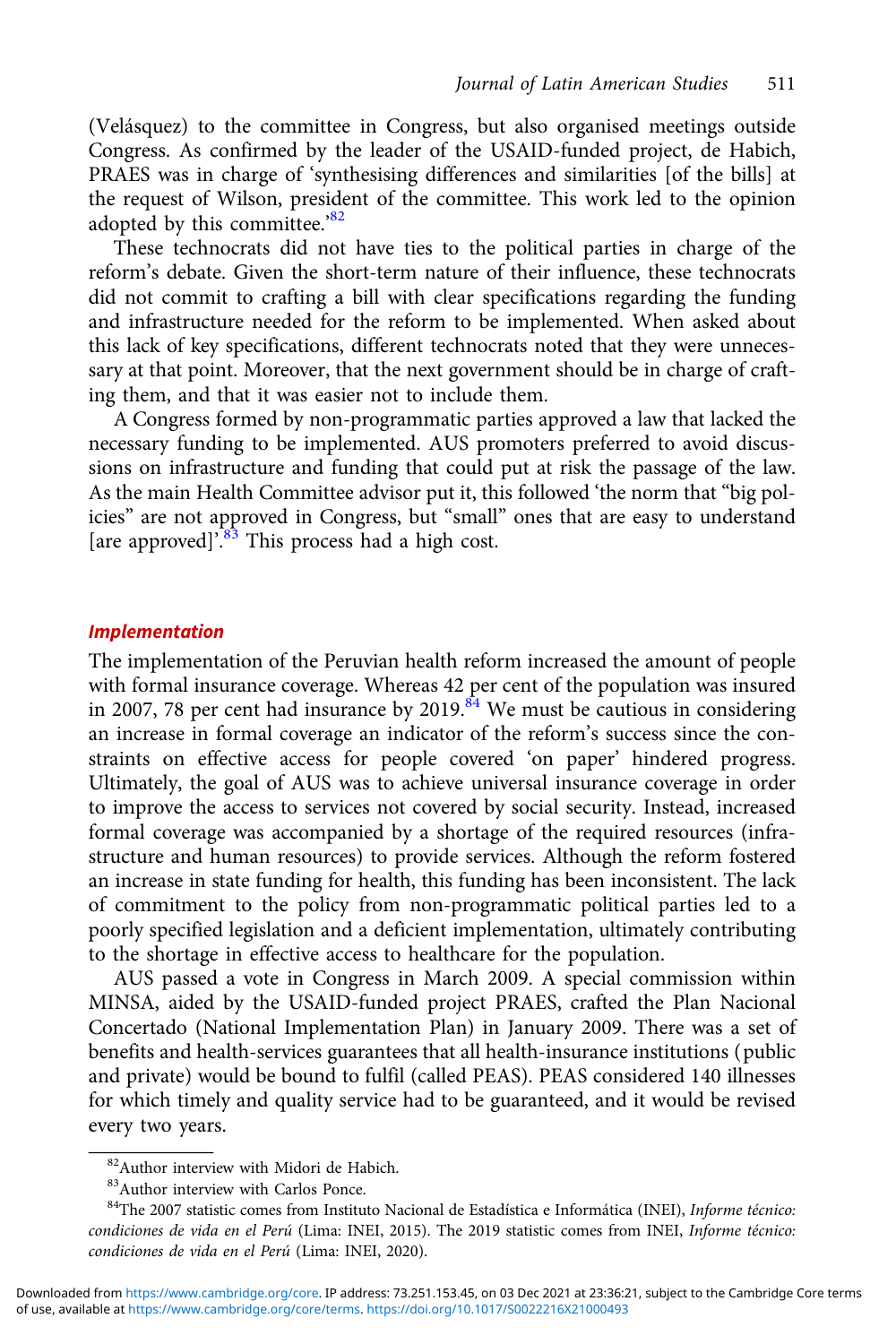When asked about how ambitious the package was, given the shortage of infrastructure and human resources in the public system, the PRAES member in charge of the PEAS design argued that infrastructure could be strengthened later and that 'to pose that a plan should exist after the [infrastructure] conditions exist delays the process'.<sup>85</sup> Indeed, MINSA began implementing AUS in some areas of Peru without the necessary infrastructure and human resources. The Implementation Plan established that AUS would start in seven pilot areas (which had between 54 and 84 per cent poverty). This started in December 2009 and had to guarantee treatment for 34 illnesses. Another USAID-funded project called HS2020 was in charge of the implementation of PEAS in these pilot areas. At the beginning of 2010, Lima and Callao were included as AUS pilot areas, even though they did not fulfil the condition of having a large poor population. According to then health viceminister, an APRA member close to President García, the president decided that these two regions had to be included, 'otherwise nobody was going to see the results of AUS'.<sup>86</sup> The shortage of infrastructure and human resources, which was not a topic of discussion during the agenda-setting process and debate of the reform, was a major problem.

During the AUS debate, congressmen from non-programmatic parties, who were disengaged from the process, and technocrats from the USAID-funded projects and the private sector avoided a discussion regarding infrastructure. Plans to strengthen the infrastructure of hospitals and health centres and overcome the shortage of doctors, nurses and other health personnel never emerged. How to fund the reform was never part of the debate either. These policy specifications were necessary for AUS to become a reality, not just in terms of formal insurance coverage but also in terms of actual delivery of healthcare services.

President García's term ended in 2011 with a mediocre implementation of AUS in the pilot regions. A lack of infrastructure and a shortage of human resources got in the way, and there were problems that could not be solved without a necessary injection of funding. The process of AUS debate produced a law that lacked the necessary funding for implementation. During the first years of the reform, the funding assigned to the public healthcare scheme covering those outside the social-security system (SIS) did not see significant changes, as shown in [Figure 1](#page-20-0). The budget saw reductions in 2016, 2017 and 2019. AUS is a policy without the necessary funding.

President Ollanta Humala (2011–16) was the leader of the only party (PNP) that voted against AUS. In July 2012, de Habich, former leader of the USAID-funded projects, who had been actively involved in the agenda-setting and debate of AUS, became health minister. MINSA started the implementation of AUS across the whole country.87 One of the first steps was implementing a prospective type of payment for the services delivered to the affiliates. By the end of 2012, SIS, the financial institution in charge, was making trimestral monetary transfers to

<sup>85</sup>Author interview with Alfredo Sobrevilla (PolSalud team leader 2012–15, PHRplus and PRAES consultant), Lima, 19 Nov. 2015.<br><sup>86</sup>Author interview with Melitón Arce.

<sup>&</sup>lt;sup>87</sup>According to former Health Minister Ugarte and other interviewees, de Habich convinced First Lady Nadine Heredia of the importance of continuing with AUS. Heredia was a powerful actor during Humala's government.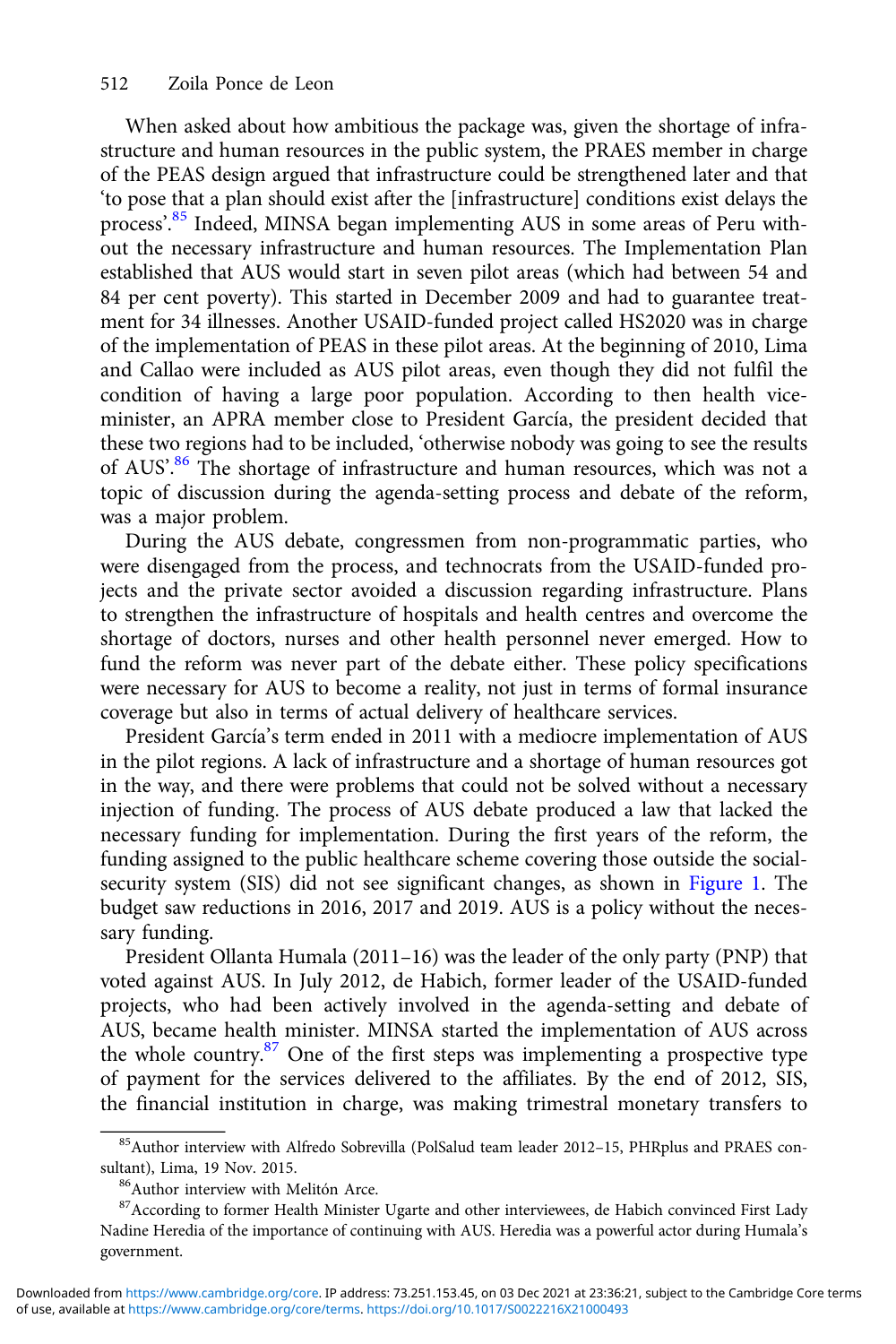<span id="page-20-0"></span>

Figure 1. SIS Initial Budget (in Millions of soles) Source: Author's elaboration based on Sistema de Consulta Amigable − Ministerio de Economía y Finanzas (MEF) data.

the hospitals and health centres before they provided services. As Figure 1 shows, an important injection of funding for the health sector arrived: whereas the budget between 2008 and 2012 was 400–500 million soles, it was 900 million soles (around US\$300 million) by 2013. The increase in funding was not the only important change − a MINSA team, composed of previous PRAES members, prepared a group of 23 laws that had the goal of making AUS possible. Instead of sending the bills to Congress, the executive decided to ask for legislative powers and passed the laws through legislative decrees. Between September and December 2013, the executive enacted the 23 legislative decrees.

Three main decrees attempted to tackle MINSA facilities' shortage of human resources and infrastructure. One of them tried to make doctors' wages homogeneous across the country, as well as giving them an incentive to work in remote areas through a bonus system. Another decree attempted to make the investment in infrastructure a more expedited process, together with the project of building 11 new national hospitals, 23 regional and 170 provincial. A third decree proposed the exchange of services between the public health system and EsSalud, as well as purchasing services from the private sector. Some exchange of services has started to take place, although the payment for those services has been slow. The main problem with hiring private services has been that some services are overvalued, in which case SIS ends up paying more for a service in a private clinic than a private insurer would pay. Another problem is the lack of regulations for emergency care of public-sector affiliates in private clinics.<sup>88</sup> The sustainability of this process is a concern: if the purchase of private services was posed in order to decongest the public sector, until when and to what extent will the public sector continue to acquire private services? The worry is for it to become a long-term, and therefore financially unviable, solution.

<sup>88</sup>Alejandro Arrieta, 'Serie sobre hospitalizaciones evitables y fortalecimiento de la atención primaria en salud: El caso de Perú', Inter-American Development Bank Discussion Paper 275, 2012.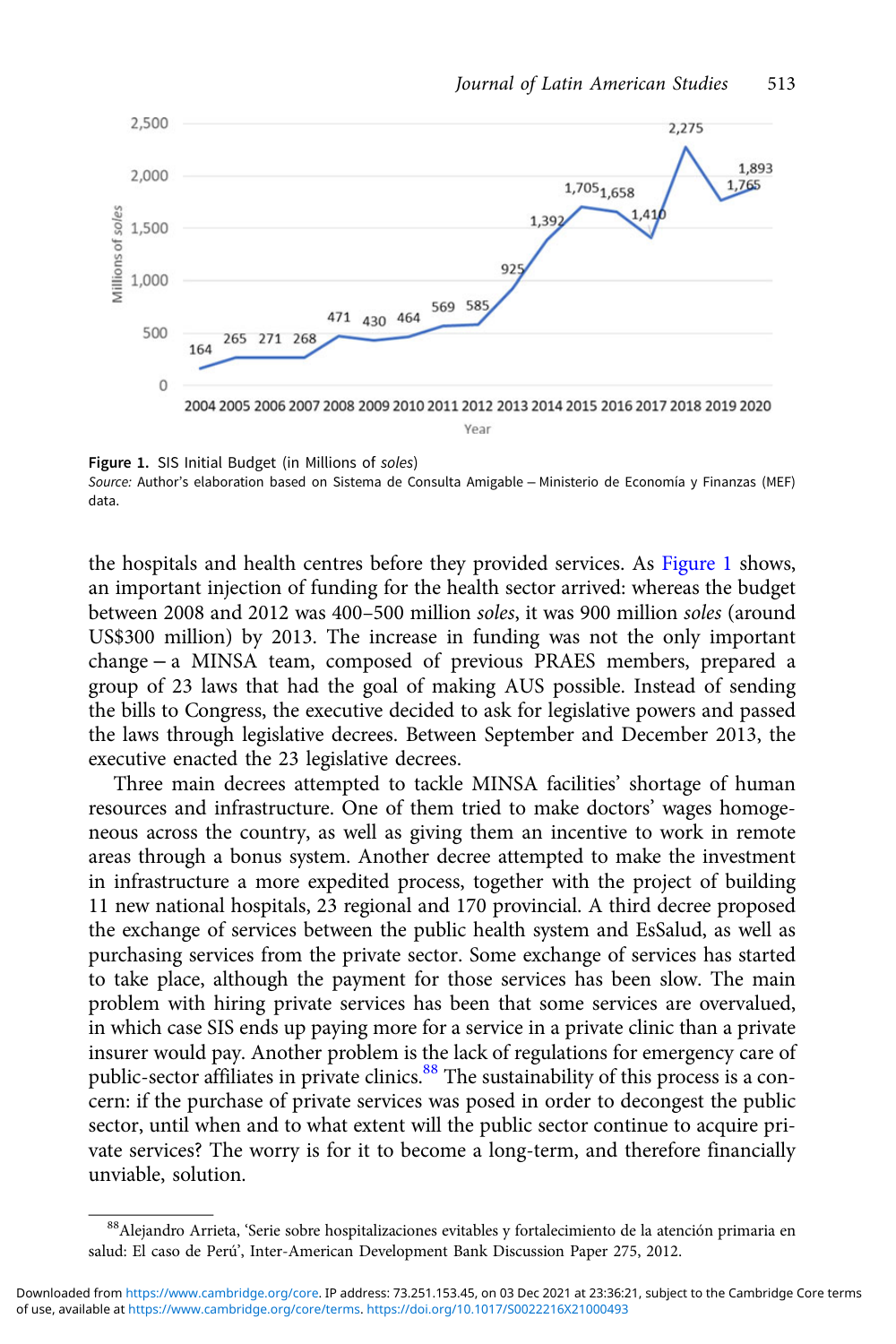#### 514 Zoila Ponce de Leon

| Year | <b>Hospital beds</b> | Beds (per 1,000 people) | Physicians |
|------|----------------------|-------------------------|------------|
| 2007 | 25,389               | 1.6                     | 12,087     |
| 2008 | 25,337               | 1.6                     |            |
| 2009 | 25,607               | 1.5                     | 15,056     |
| 2010 | 25,580               | 1.5                     | 15,607     |
| 2011 | 25,969               | 1.5                     |            |
| 2012 | 26,145               | 1.5                     | 17,007     |
| 2013 | 26,700               | 1.5                     | 18,723     |
| 2014 | 27,970               | 1.6                     |            |
| 2015 | 28,012               | 1.6                     | 21,031     |
| 2016 | 28,254               | 1.6                     | 22,797     |
| 2017 | 27,619               | 1.6                     | 23,226     |
| 2018 | 28,493               | 1.6                     | 26,360     |
| 2019 | 29,141               | 1.6                     |            |

| Table 2. Infrastructure and Human Resources in the Public Health Sector |
|-------------------------------------------------------------------------|
|-------------------------------------------------------------------------|

Note: 'Beds (per 1,000 people)' includes beds in private clinics and EsSalud.

Source: Author's elaboration based on the following MINSA data. Beds:

Registro Único Nacional de Información en Salud (REUNIS), 2020, available at [www.minsa.gob.pe/reunis/recursos\\_salud/](https://www.minsa.gob.pe/reunis/recursos_salud/index_camas_hospitalarias.asp) [index\\_camas\\_hospitalarias.asp,](https://www.minsa.gob.pe/reunis/recursos_salud/index_camas_hospitalarias.asp) last access 6 Aug. 2021. Physicians: Compendio estadístico: Información de recursos humanos del sector salud, Perú 2013−2018 (Lima: MINSA, 2019).

As Table 2 shows, the increase in physicians, and particularly hospital beds, in the public sector was not very rapid. The rate at which infrastructure and human resources were growing did not meet the large increase in formal insurance coverage: over 17 per cent of the population (over 5 million Peruvians) affiliated to SIS between 2009 and 2015, as shown in [Figure 2.](#page-22-0) In 2018, there was one physician per 675 SIS affiliates. AUS was a reform that did not specify its funding nor how to overcome the infrastructure gap the public system had in order to expand access to healthcare. Given the lack of policy specifications, the progress of the reform was very slow. The lack of commitment to the policy from non-programmatic parties led to a poorly specified reform and hence a deficient implementation.

AUS only began to move forward when one of the USAID technocrats who had been involved since agenda-setting, de Habich, became health minister. Her arrival led to an increase in funding as well as a set of decrees designed to help with the shortage of infrastructure. Even then, as members of the MINSA team in charge of the implementation of AUS commented, one of their main challenges was the instability of funding. For the former health minister, the funding was at risk because it depended on 'the ability of MINSA to negotiate with MEF, which has always been weak<sup>'.89</sup> As de Habich pointed out, this was fortunately not an issue in her case.<sup>90</sup>

<sup>89</sup>Author interview with Midori de Habich.

<sup>&</sup>lt;sup>90</sup>Members of both MINSA and MEF noted that de Habich was able to convince the minister of economy and his team due to the fact that she was an economist herself. She had studied in the same university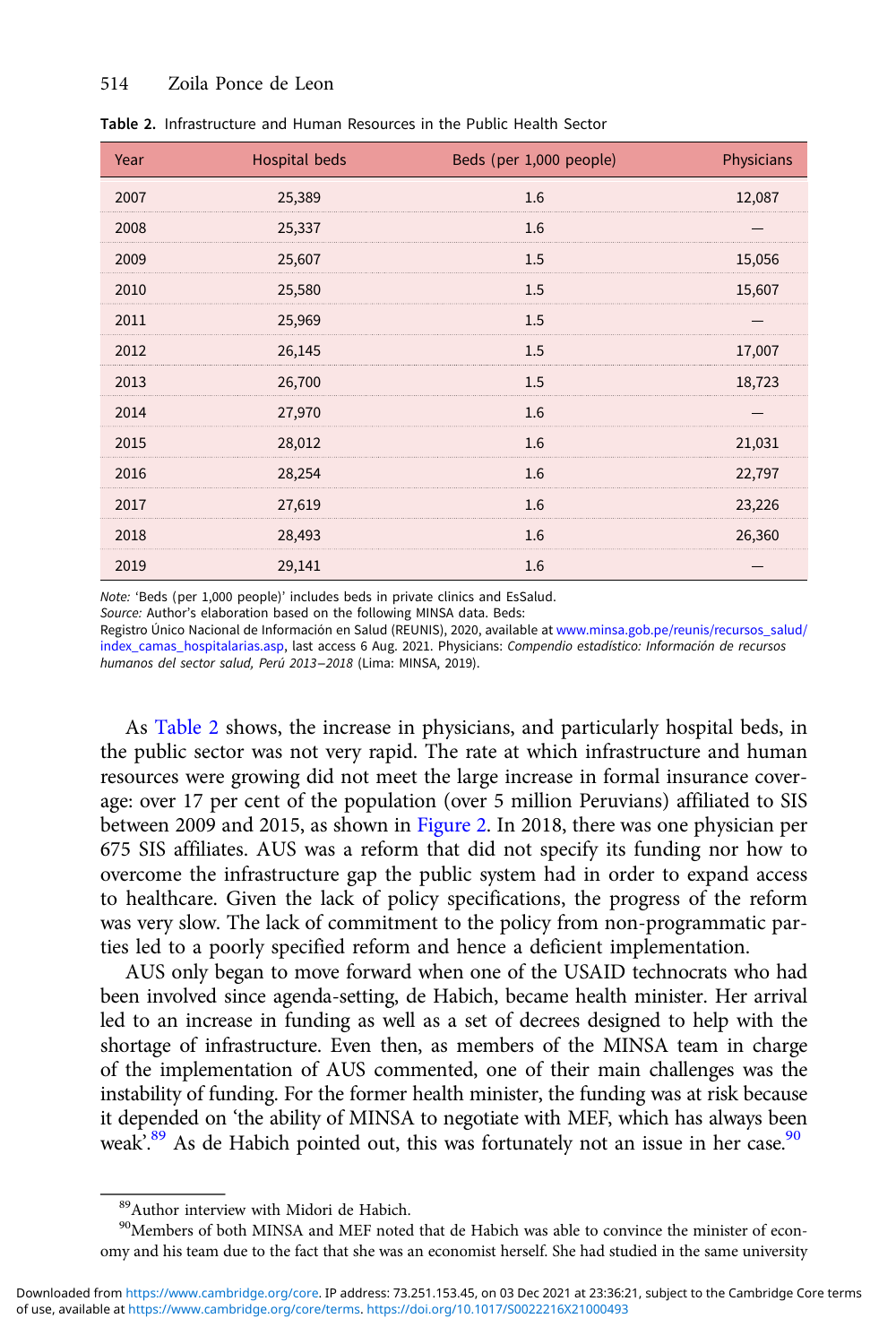<span id="page-22-0"></span>

Figure 2. Insured Population (SIS) (%) Source: Author's elaboration based on Encuesta Nacional de Hogares, Instituto Nacional de Estadística (2004−10) and MINSA (2011–20).

The revision of PEAS every two years never happened.<sup>91</sup> Since most public health facilities were not able to provide these benefits due to their lack of infrastructure and human resources, revising a plan that was impossible to fulfil did not make much sense. The conditions PEAS included were unrealistic, for instance, in terms of the time that the personnel should take to provide a certain service or the exact number of tests that they should apply to a patient.

In the case of the private sector, PEAS was simply irrelevant. Private insurers sell two types of insurance schemes: plans for those who want to get medical attention in the network of private clinics (entidades promotoras de salud, EPSs), and plans for specific coverage (e.g. cancer). The inclusion of PEAS for the first type of plan was not a problem since, as in the case of EsSalud, its benefit plan was already extensive. They just had to add the coverage for some additional interventions and, as former executive of Pacífico Seguros – one of the biggest insurance companies in Peru – noted, they did so economically. For former Health Minister de Habich, 'it is best to ignore the part of the law that talks about PEAS and the private sector.<sup>92</sup>

PEAS was envisioned as the technical tool that would make AUS more tangible, providing users with a set of benefits they had the right to in both the public and private sectors. As de Habich commented, PEAS was important because it would allow citizens to hold the system accountable. However, when asked about the current situation, where PEAS does not mean much for citizens since access is highly limited in many places, she noted that PEAS 'stated where we should move towards. As a policy tool, it is what you want to happen … an instrument of what should be.' <sup>93</sup> She agreed that PEAS could not be revised as not even the original plan can be provided.

as most MEF members and had previously worked for the Banco Central de Reserva del Perú (Peruvian Central Reserve Bank).<br><sup>91</sup>The USAID-funded project PolSalud (a continuation of PRAES) was in charge of providing technical

assistance for this revision. Author interview with Alfredo Sobrevilla.  $^{92}\!$  Author interview with Midori de Habich.

 $93$ Ibid.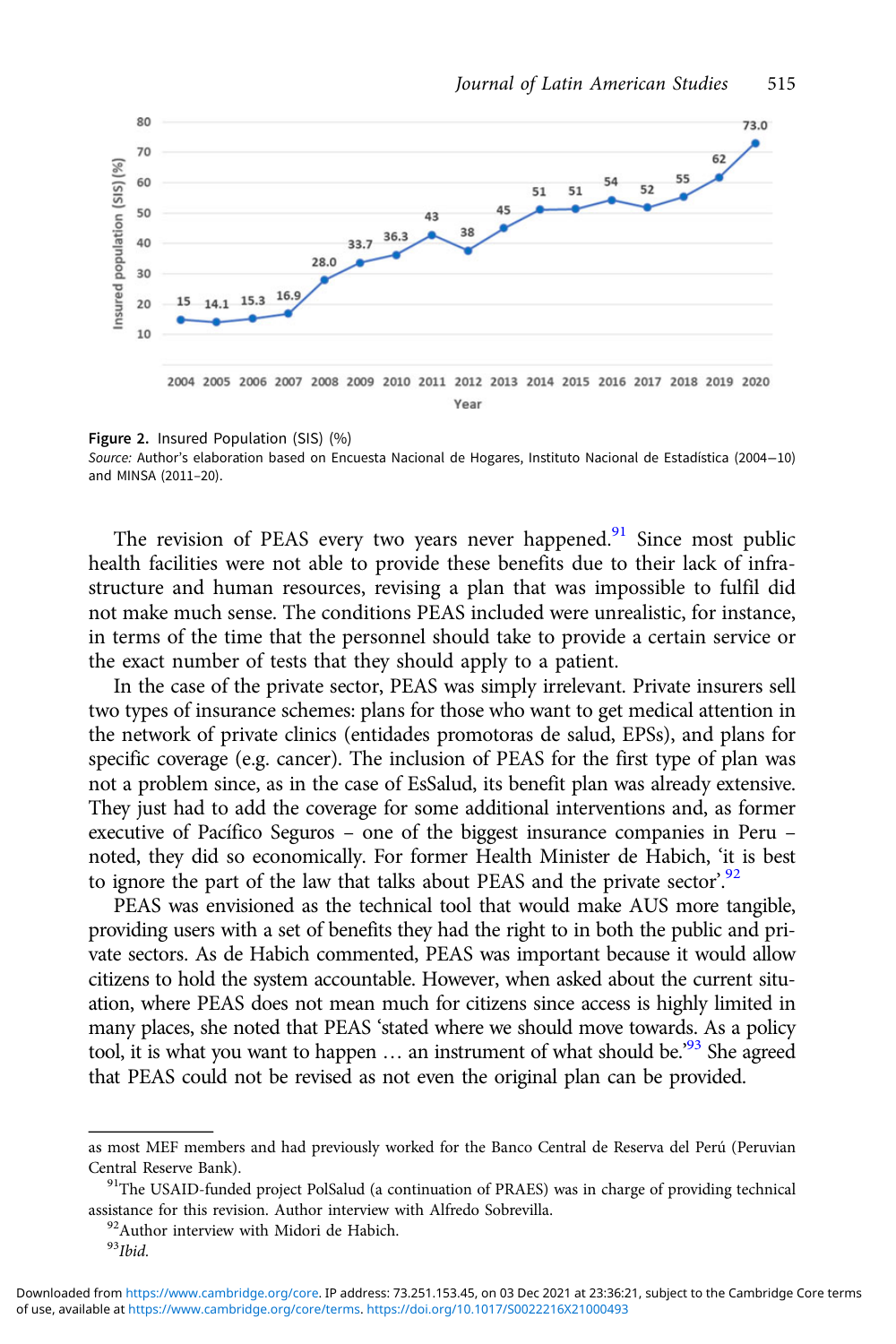By 2020, almost 23 million Peruvians (73 per cent of the population) were affiliated to the government's free insurance scheme, as seen in [Figure 2](#page-22-0). While the number of affiliates grows, so do the complaints regarding the public system's capacity to respond to this enormous demand. In theory, this public insurance could cover everything today, as affiliates can also access a 'complementary plan' to cover any other health intervention up to 7,900 soles (US\$2,600) and 'extraordinary coverage' in case the cost for these extra interventions surpasses this sum. The former SIS leader noted that they were spending a third of their budget on this and that was precisely why they 'did not want them [the affiliates] to know'.<sup>94</sup> Moreover, 40 per cent of SIS affiliates are in rural areas of Peru, where access is more limited. When the required technology or personnel is not available in a facility, patients can be referred to the nearest facility able to cover the need. In the majority of cases, these patients do not go to the referred facility. According to official MINSA data, in 2015, only 0.5 per cent of referred patients nationally accessed the required care. One of the main reasons is that patients cannot afford transport to a different facility.

Despite its shortcomings, AUS has brought more organisation to the chaotic system of public provision. The reform also led to the creation of the Superintendencia Nacional de Salud (National Health Superintendency, called SUSALUD since 2014), in charge of protecting the rights of all users of health services by monitoring health facilities and insurance entities (both public and private).<sup>95</sup> Moreover, AUS brought the possibility of increasing funding for the sector, which more than doubled between 2012 and 2014. MINSA officials' main concern is the stability of the funding. There is uncertainty with regards to how much money MEF will give year by year. Many experts concur that the best way to give stability to the funding is to calculate a premium that could become the base for the assignment of funding, then funding would increase as the number of affiliates increases.<sup>96</sup>

The AUS policy-making process in Peru shows that when a policy reform is approved without enough planning behind it, the reform's sustainability depends on short-term factors such as the presence of individual actors. The implementation of AUS only progressed when the former leader of the USAID projects became health minister. A policy designed by technocrats needed to be carried by committed politicians during its implementation to succeed. However, there has been no political commitment to the healthcare reform. One of the main signs of this is the inconsistent funding the reform has suffered. Given the shortage of infrastructure and human resources, most public health facilities are not able to provide the promised interventions and benefits. As a health official noted, Peruvians are given 'a right limited to budget availability'.<sup>97</sup>

## **Conclusions**

I traced the influence of the absence of political parties' programmatic commitment throughout agenda-setting, debate and implementation to explain why the

<sup>95</sup>So far, they have two offices (Lima and Chiclayo). The projection is to open one in each region.

<sup>96</sup>This is hard because there is a lot of 'filtration' in the system (people who do not qualify are included). SIS calculates this is between 10 per cent and 30 per cent of affiliates. If the budget were to be assigned based

on a premium, SIS would be forced to verify its pool of affiliates.<br><sup>97</sup>Author interview with José del Carmen.

 $94$ Ibid.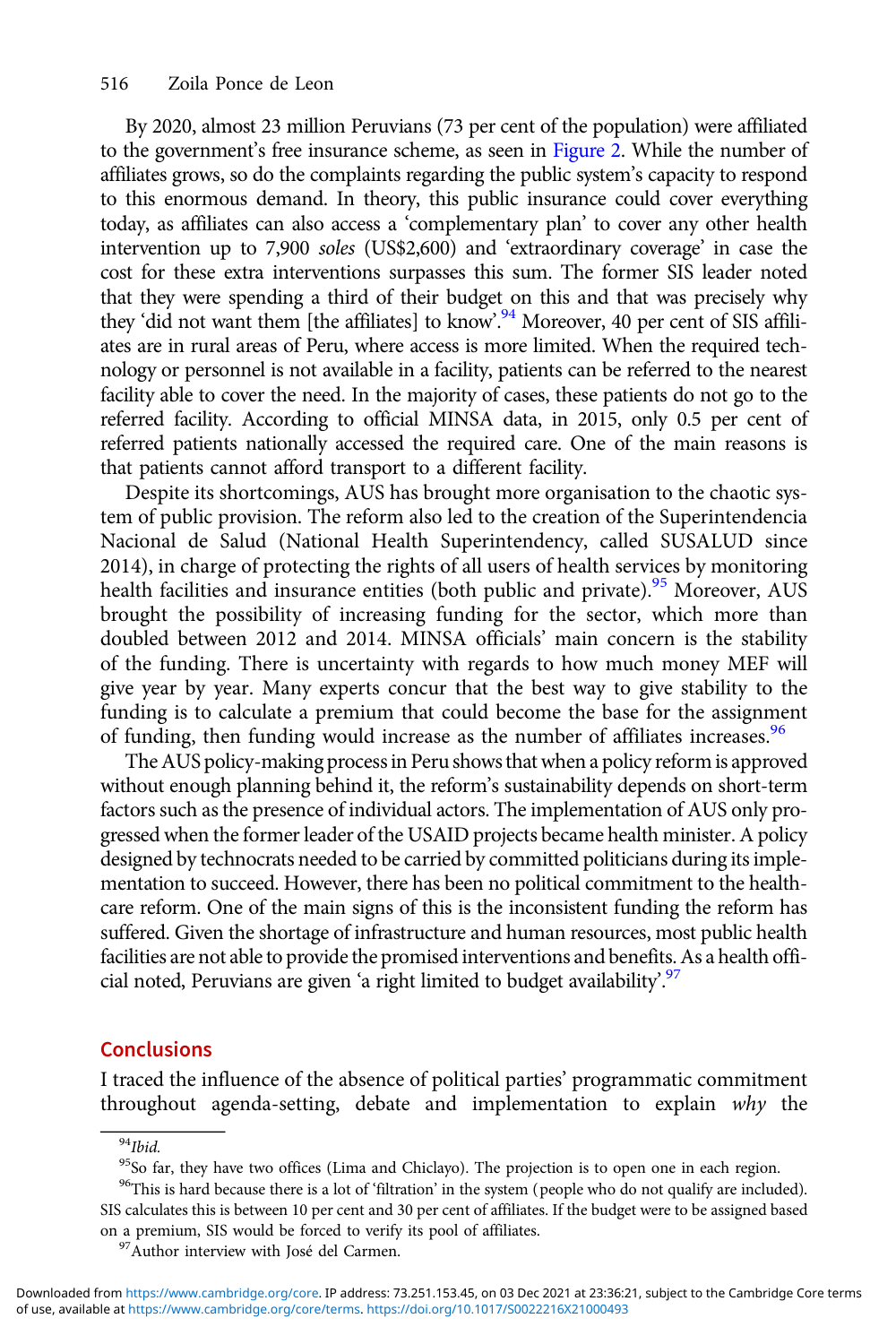healthcare reform failed to deliver its promised expansion of benefits. This question is particularly relevant today. Healthcare systems across the world have been put to the test during the Covid-19 pandemic.

Political parties without core values and without commitment to healthcare allowed the reform's policy-making process to be led by technocrats from USAID-funded projects. PHRplus, a five-year project (2000–5) funded by USAID, introduced the AUS reform onto the political agenda, with the collaboration of private-sector representatives. The need for policy that would expand access to healthcare to excluded populations was slowly penetrating the agenda of Latin American countries. International organisations such as the World Bank, the WHO and the PAHO started to advocate for such expansion in the early 2000s. Moreover, the PAHO had cooperated with the interim Peruvian government in 2001 to put together a proposal to extend social security to informal workers. While political parties were not interested in the healthcare issue, the USAID project took the initiative of designing a reform that, while extending access to many people, would maintain the fragmented system and leave the interests of the private provision and insurance sectors untouched. The lack of programmatic parties in Peru is closely linked to the power technocrats wield in policy-making, as has been shown for other policy areas.<sup>98</sup>

During debate, the main parties in Peru did not care to specify the necessary funding and infrastructure provisions for the reform. Technocrats without partisan ties dominated the process, crafting a poorly specified policy. They considered that provisions regarding funding and infrastructure were unnecessary before the implementation stage and could hinder the passage of the bill. The implementation of the Peruvian reform has been contingent on short-term factors such as the presence of individual actors, and there is no stability in terms of funding. Due to a lack of funding and an infrastructure gap in the public sector, the AUS reform moved slowly during its first years. When one of the USAID technocrats who had been involved since agenda-setting became health minister in 2012, the funds destined for the reform increased. However, a key challenge is the instability of funding. The promoters of AUS, in a context of politicians lacking programmatic commitment to the reform, did not provide a feasible or sustainable solution to the problems Peru faced regarding access to healthcare.

The reform sought to tackle a system that discriminated based on the socioeconomic status of its citizens. Whereas more Peruvians enjoy formal coverage thanks to AUS, the shortage of means to effectively provide such coverage gets in the way. This context generates a type of discrimination based on the availability of services: if you live in a place where there are resources to provide services, you could indeed get financially covered for a large set of interventions; if not, you are covered only in theory.

The Peruvian case demonstrates that in the context of parties without commitment to healthcare reform, technocrats who lack incentives to provide clearly defined policy options can dominate the policy-making process. A policy designed

<sup>&</sup>lt;sup>98</sup>On the role of economic technocrats, see Dargent, Technocracy and Democracy; Alberto Vergara and Daniel Encinas, 'Continuity by Surprise: Explaining Institutional Stability in Contemporary Peru', Latin American Research Review, 51: 1 (2016), pp. 159–80.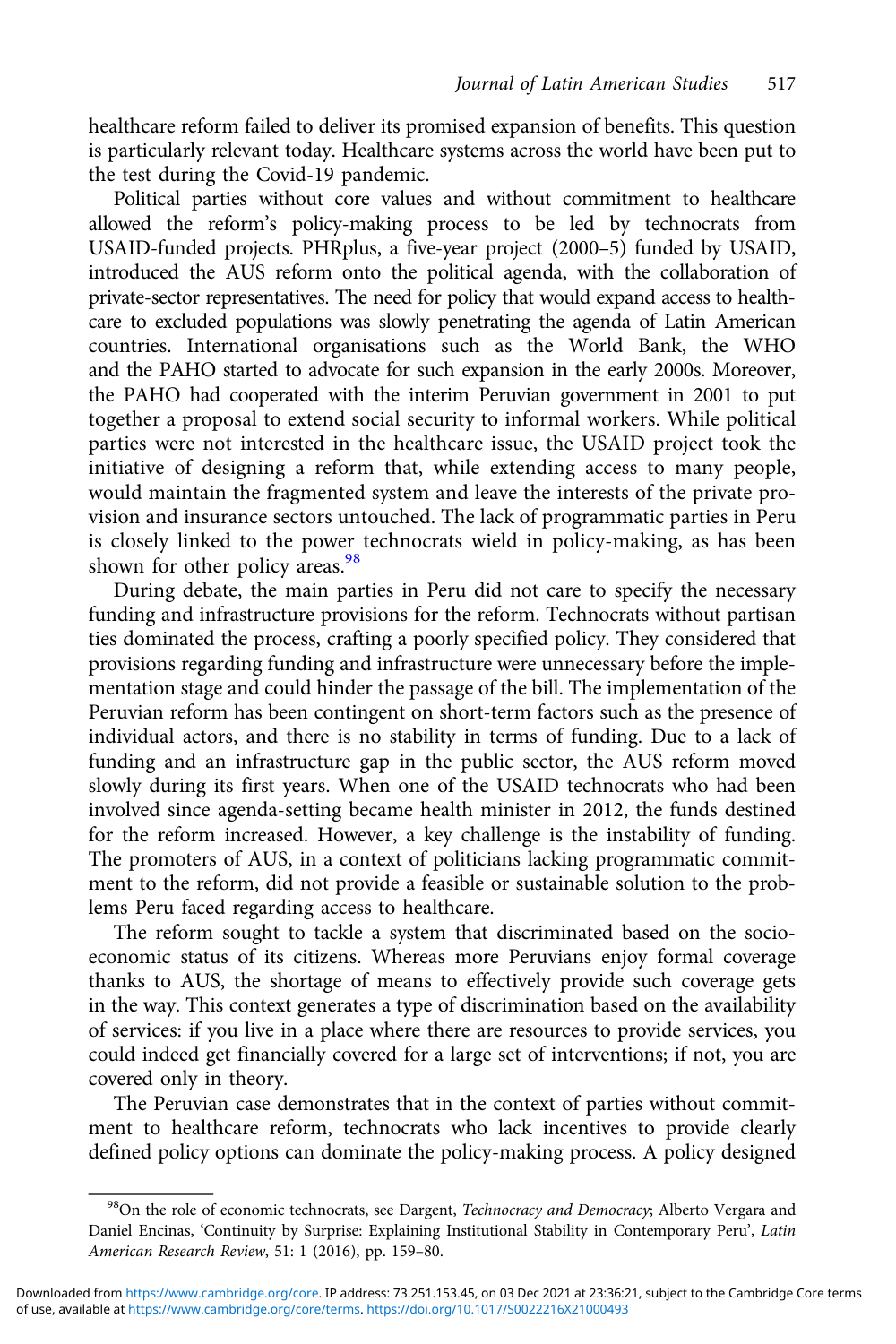by technocrats still needs political commitment during its implementation to succeed. Although technocrats may provide the technical knowledge that nonprogrammatic parties lack, a healthcare reform needs the support of politicians during its implementation. Politicians are responsible for granting sustained funding and tackling the infrastructure needs that transform the reform into effective access to healthcare. The lack of political commitment has as its main repercussion a poorly specified legislation and deficient implementation, and ultimately lower welfare for people.

Finally, a social policy reform that does not have the commitment of any of the major political forces in the country may have the advantage of not generating opposition to it and thus, in theory, not being vulnerable to the next party in government. However, this type of reform does not endure over time as the lack of political commitment hinders its feasibility and sustainability.

Supplementary material. The supplementary material for this article can be found at [https://doi.org/10.](https://doi.org/10.1017/S0022216X21000493) [1017/S0022216X21000493](https://doi.org/10.1017/S0022216X21000493)

Acknowledgements. The author would like to thank Evelyne Huber, Jonathan Hartlyn, John Stephens, Cecilia Martinez-Gallardo and Frank Baumgartner for their invaluable comments and constant encouragement; Eduardo Dargent for his support during fieldwork; and Steve Levitsky for his helpful feedback on an earlier version of this article. The author is also grateful to Bo Garfinkel and Gianfranco Silva for their excellent research assistance, Luke Chanarin for reading several versions of the manuscript and Ryan Carlin for providing inspiration for the article's title. The author also thanks the anonymous reviewers for their very helpful feedback, as well as the participants of the 2017 MPSA conference. Finally, the fieldwork the author conducted for the completion of this project was possible thanks to research fellowships from the Institute for the Study of the Americas, the Graduate School, and the Political Science department at UNC Chapel Hill, and the APSA Fund for Latino Scholarship.

#### Spanish abstract

La reforma aprobada en Perú en 2009 durante un gobierno de derecha se diferencia de otros intentos similares en la región para expandir el acceso a la salud. Los partidos de izquierda en Perú fueron extremadamente débiles durante la hechura de esta política pública y los partidos políticos no eran programáticos. Basado en trabajo de campo original, este artículo demuestra cómo los partidos que carecían de valores centrales uniendo a sus líderes y no tenían compromiso con la reforma de salud no se preocuparon por la definición de especificaciones relacionadas con el financiamiento e implementación de la misma. Más bien, los tecnócratas dominaron el proceso, lo que, junto a la falta de compromiso de parte de actores políticos claves, llevó a una política pública pobremente especificada y a una implementación deficiente.

Spanish keywords: reforma del sistema de salud; partidos políticos no programáticos; tecnócratas; Perú; política en América Latina; AUS

#### Portuguese abstract

A reforma aprovada no Peru em 2009 durante um governo de direita se desvia de tentativas semelhantes na região de expandir o acesso à saúde. Os partidos de esquerda no Peru foram extremamente fracos durante o processo de formulação de políticas públicas e os partidos políticos se comportavam de maneira não programática. Com base em pesquisa